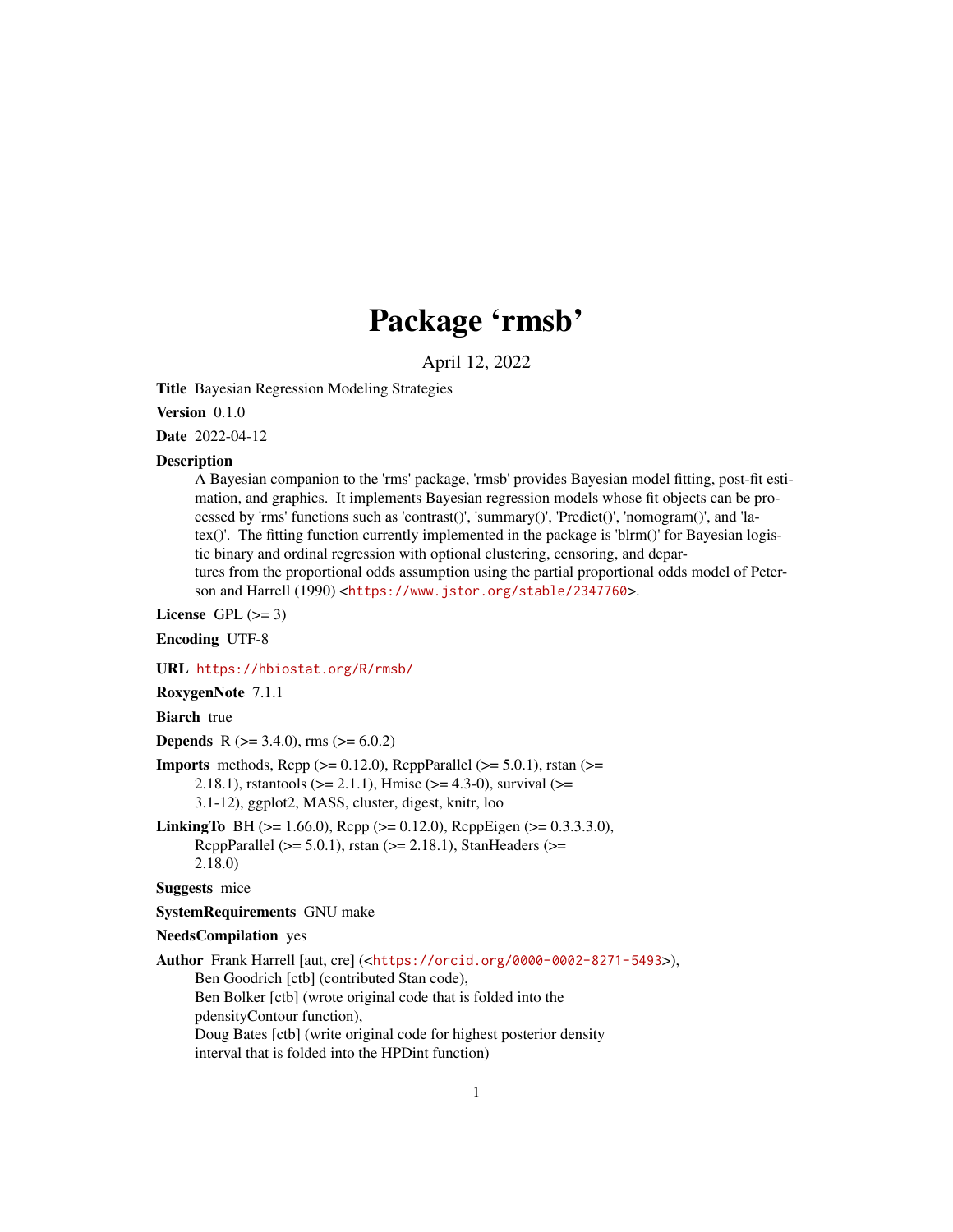Maintainer Frank Harrell <fh@fharrell.com>

Repository CRAN

Date/Publication 2022-04-12 16:00:02 UTC

# R topics documented:

| 3                   |
|---------------------|
| $\overline{3}$      |
| $\overline{4}$      |
| 8                   |
| 10                  |
| 10                  |
| 11                  |
| 12                  |
| 12                  |
| 13<br><b>HPDint</b> |
| 14                  |
| 15<br><b>Ocens</b>  |
| 16                  |
| 17                  |
| 18                  |
| 19<br>PostF         |
| 20                  |
| 22                  |
| 23                  |
| 24                  |
| 24                  |
| 25                  |
| 26                  |
| 27                  |
| 28                  |
| 29                  |
| 30<br>stanGet       |
| 31                  |
| 31                  |
| 32                  |
|                     |

**Index**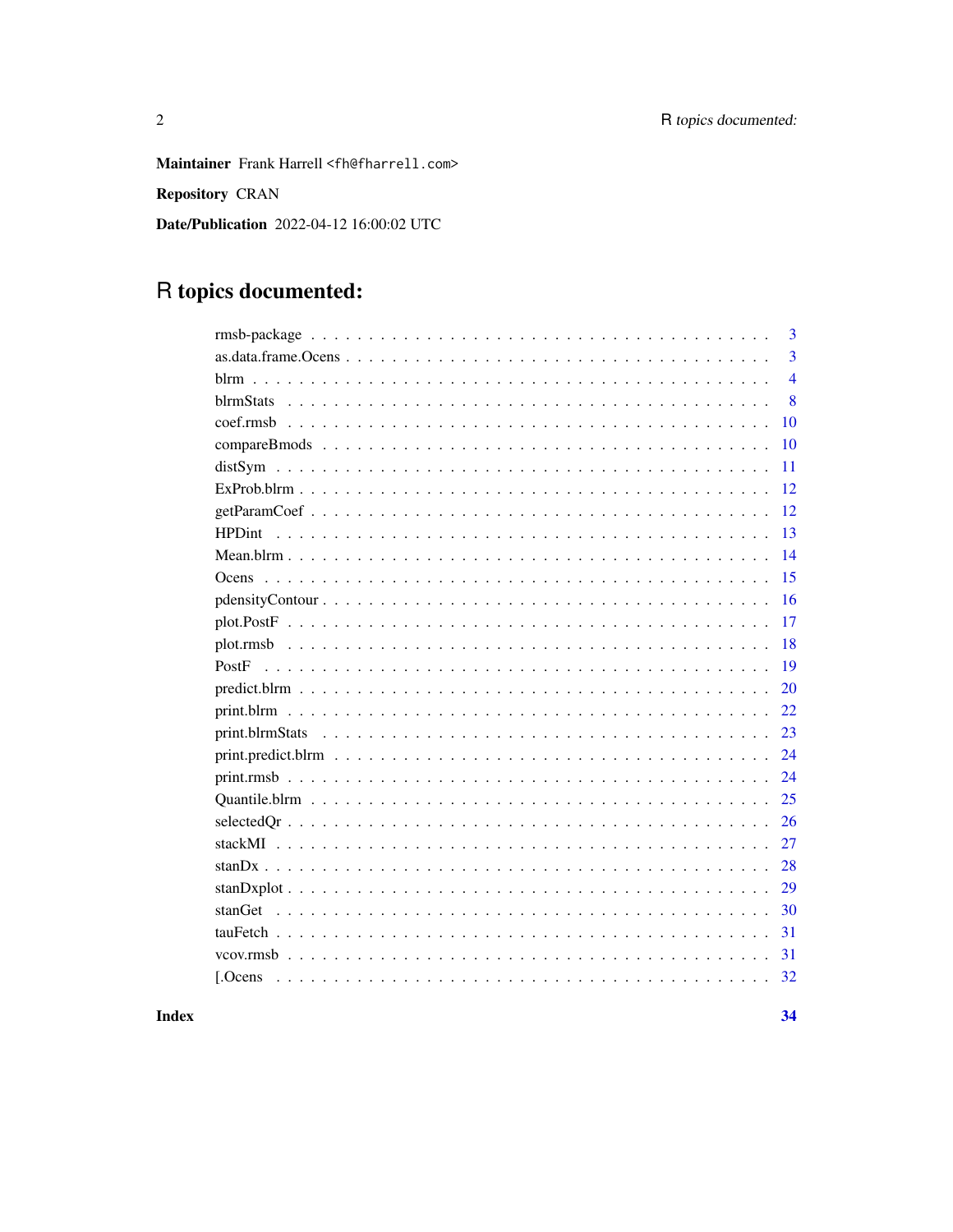<span id="page-2-0"></span>rmsb-package *The 'rmsb' package.*

# **Description**

Regression Modeling Strategies Bayesian

The **rmsb** package is an appendage to the **rms** package that implements Bayesian regression models whose fit objects can be processed by **rms** functions such as contrast, summary, Predict, nomogram, and latex. The fitting function currently implemented in the package is blrm for Bayesian logistic binary and ordinal regression with optional clustering, censoring, and departures from the proportional odds assumption using the partial proportional odds model of Peterson and Harrell (1990).

#### References

Stan Development Team (2020). RStan: the R interface to Stan. R package version 2.19.3. https://mc-stan.org

# See Also

- <https://hbiostat.org/R/rmsb/> for the package's main web page
- <https://hbiostat.org/R/rmsb/blrm.html> for a vignette with many examples of using the blrm function

as.data.frame.Ocens *Convert* Ocens *Object to Data Frame to Facilitate Subset*

# Description

Converts an Ocens object to a data frame so that subsetting will preserve all needed attributes

### Usage

```
## S3 method for class 'Ocens'
as.data.frame(x, row.names = NULL, optional = FALSE, ...)
```
#### Arguments

| x         | an Ocens object              |
|-----------|------------------------------|
| row.names | optional vector of row names |
| optional  | set to TRUE if needed        |
|           | ignored                      |

### Value

data frame containing a 2-column integer matrix with attributes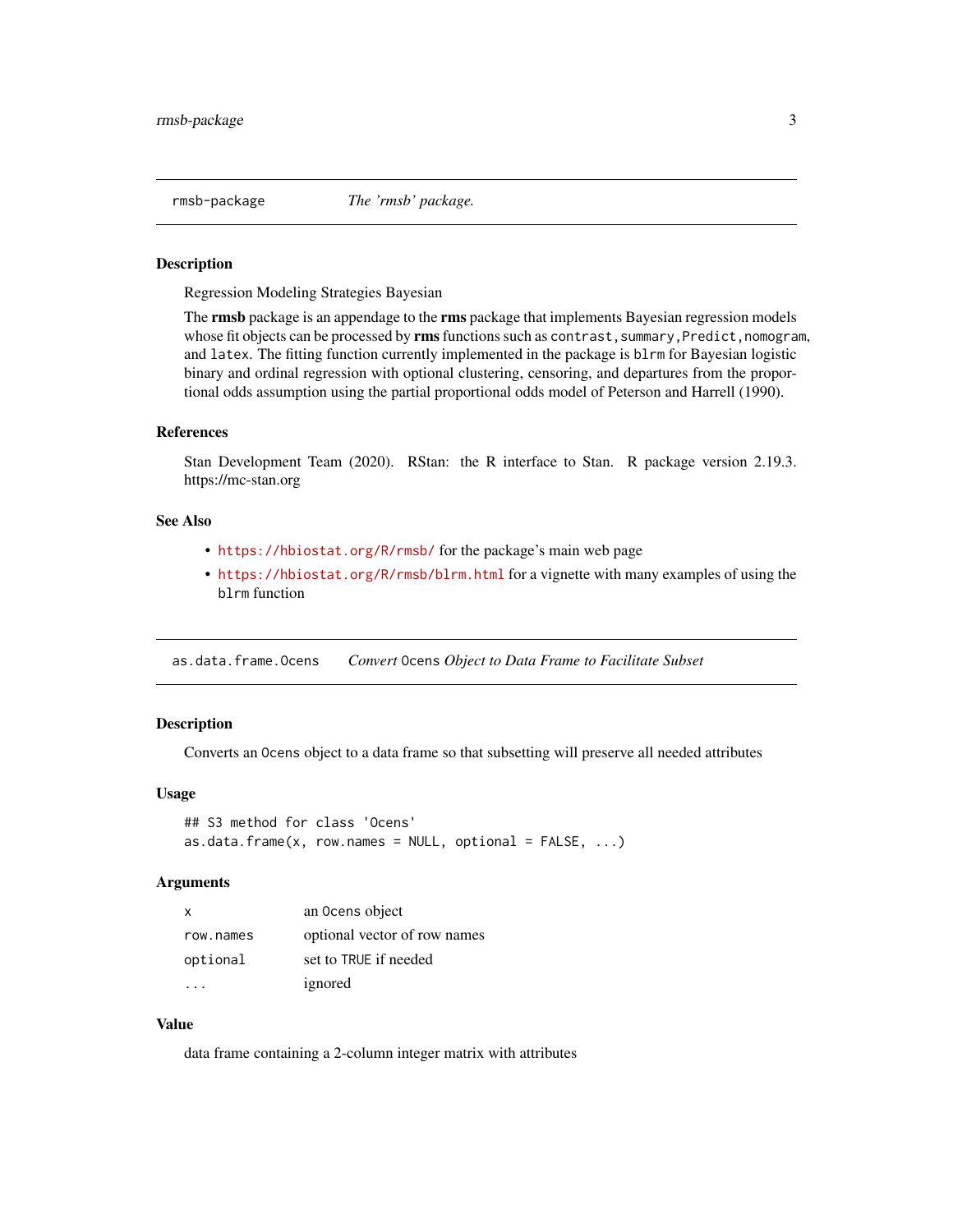#### <span id="page-3-0"></span>Author(s)

Frank Harrell

<span id="page-3-1"></span>

blrm *Bayesian Binary and Ordinal Logistic Regression*

#### Description

Uses rstan with pre-compiled Stan code to get posterior draws of parameters from a binary logistic or proportional odds semiparametric ordinal logistic model. The Stan code internally using the qr decompositon on the design matrix so that highly collinear columns of the matrix do not hinder the posterior sampling. The parameters are transformed back to the original scale before returning results to R. Design matrix columns are centered before running Stan, so Stan diagnostic output will have the intercept terms shifted but the results of  $blrm()$  for intercepts are for the original uncentered data. The only prior distributions for regression betas are normal with mean zero, and the vector of prior standard deviations is given in priorsd. These priors are for the qr-projected design matrix elements, except that the very last element is not changed. So if one has a single non-interactive linear or binary variable for which a skeptical prior is designed, put that variable last in the model.

#### Usage

```
blrm(
  formula,
  ppo = NULL,
  cppo = NULL,
  keepsep = NULL,
  data = environment(formula),
  subset,
  na.action = na.delete,
  priorsd = rep(100, p),
  priorsdppo = rep(100, pppo),
  iprior = 0,
  conc = 1/(0.8 + 0.35 * max(k, 3)),ascale = 1,
  psigma = 1,
  rsdmean = if (psigma == 1) 0 else 1,
  rsdsd = 1,
  normcppo = TRUE,iter = 2000,
  chains = 4,
  refresh = 0,
  progress = if (refresh > 0) "stan-progress.txt" else "",
  x = TRUE,y = TRUE,
  loo = n \le 1000,
```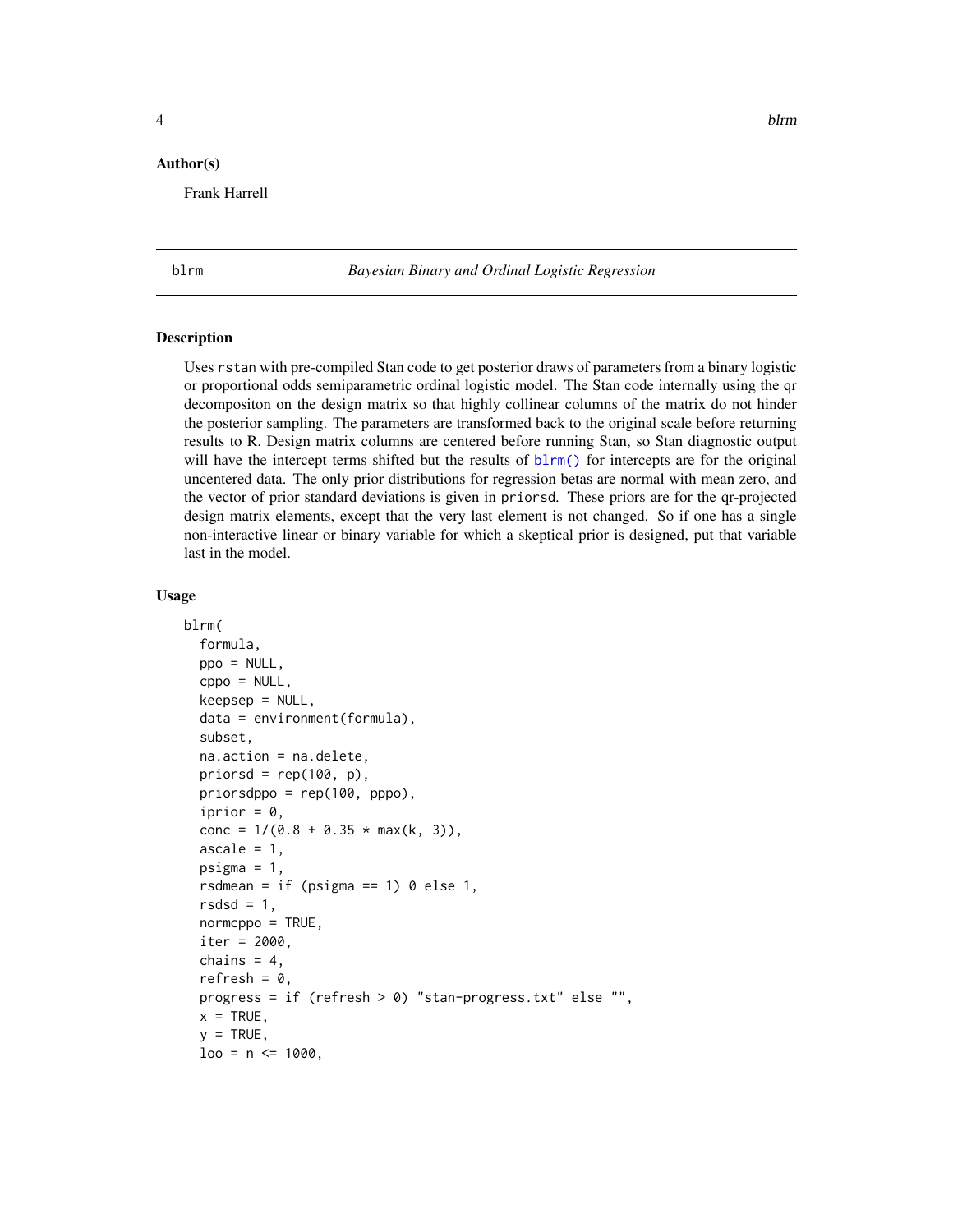blrm 5

```
ppairs = NULL,
 method = c("both", "sampling", "optimizing"),
 inito = if (length(ppo)) 0 else "random",
 inits = inito,
 standata = FALSE,
 file = NULL,
 debug = FALSE,
  ...
\mathcal{L}
```
# Arguments

| formula    | a R formula object that can use rms package enhancements such as the restricted<br>interaction operator                                                                                                                                                                                                                                                                                                                                                                                                                                                                                                                                                                                                                               |
|------------|---------------------------------------------------------------------------------------------------------------------------------------------------------------------------------------------------------------------------------------------------------------------------------------------------------------------------------------------------------------------------------------------------------------------------------------------------------------------------------------------------------------------------------------------------------------------------------------------------------------------------------------------------------------------------------------------------------------------------------------|
| ppo        | formula specifying the model predictors for which proportional odds is not as-<br>sumed                                                                                                                                                                                                                                                                                                                                                                                                                                                                                                                                                                                                                                               |
| cppo       | a function that if present causes a constrained partial PO model to be fit. The<br>function specifies the values in the Gamma vector in Peterson and Harrell (1990)<br>equation (6). To make posterior sampling better behaved, the function should be<br>scaled and centered. This is done by wrapping cppo in a function that scales the<br>cppo result before return the vector value. See the normcco argument for how<br>to prevent this. The default normalization is based on the mean and standard<br>deviation of the function values over the distribution of observed Y. For get-<br>ting predicted values and estimates post-blrm(), cppo must not reference any<br>functions that are not available at such later times. |
| keepsep    | a single character string containing a regular expression applied to design matrix<br>column names, specifying which columns are not to be QR-orthonormalized, so<br>that priors for those columns apply to the original parameters. This is useful<br>for treatment and treatment interaction terms. For example keepsep='treat'<br>will keep separate all design matrix columns containing 'treat' in their names.<br>Some characters such as the caret used in polynomial regression terms will need<br>to be escaped by a double backslash.                                                                                                                                                                                       |
| data       | a data frame; defaults to using objects from the calling environment                                                                                                                                                                                                                                                                                                                                                                                                                                                                                                                                                                                                                                                                  |
| subset     | a logical vector or integer subscript vector specifying which subset of data whould<br>be used                                                                                                                                                                                                                                                                                                                                                                                                                                                                                                                                                                                                                                        |
| na.action  | default is na. delete to remove missings and report on them                                                                                                                                                                                                                                                                                                                                                                                                                                                                                                                                                                                                                                                                           |
| priorsd    | vector of prior standard deviations. If the vector is shorter than the number<br>of model parameters, it will be repeated until the length equals the number of<br>parametertimes.                                                                                                                                                                                                                                                                                                                                                                                                                                                                                                                                                    |
| priorsdppo | vector of prior standard deviations for non-proportional odds parameters. As<br>with priorsd the last element is the only one for which the SD corresponds to<br>the original data scale.                                                                                                                                                                                                                                                                                                                                                                                                                                                                                                                                             |
| iprior     | specifies whether to use a Dirichlet distribution for the cell probabilities, which<br>induce a more complex prior distribution for the intercepts (iprior=0, the de-<br>fault), non-informative priors (iprior=1) directly on the intercept parameters,<br>or to directly use a t-distribution with 3 d.f. and scale parameter ascale (iprior=2).                                                                                                                                                                                                                                                                                                                                                                                    |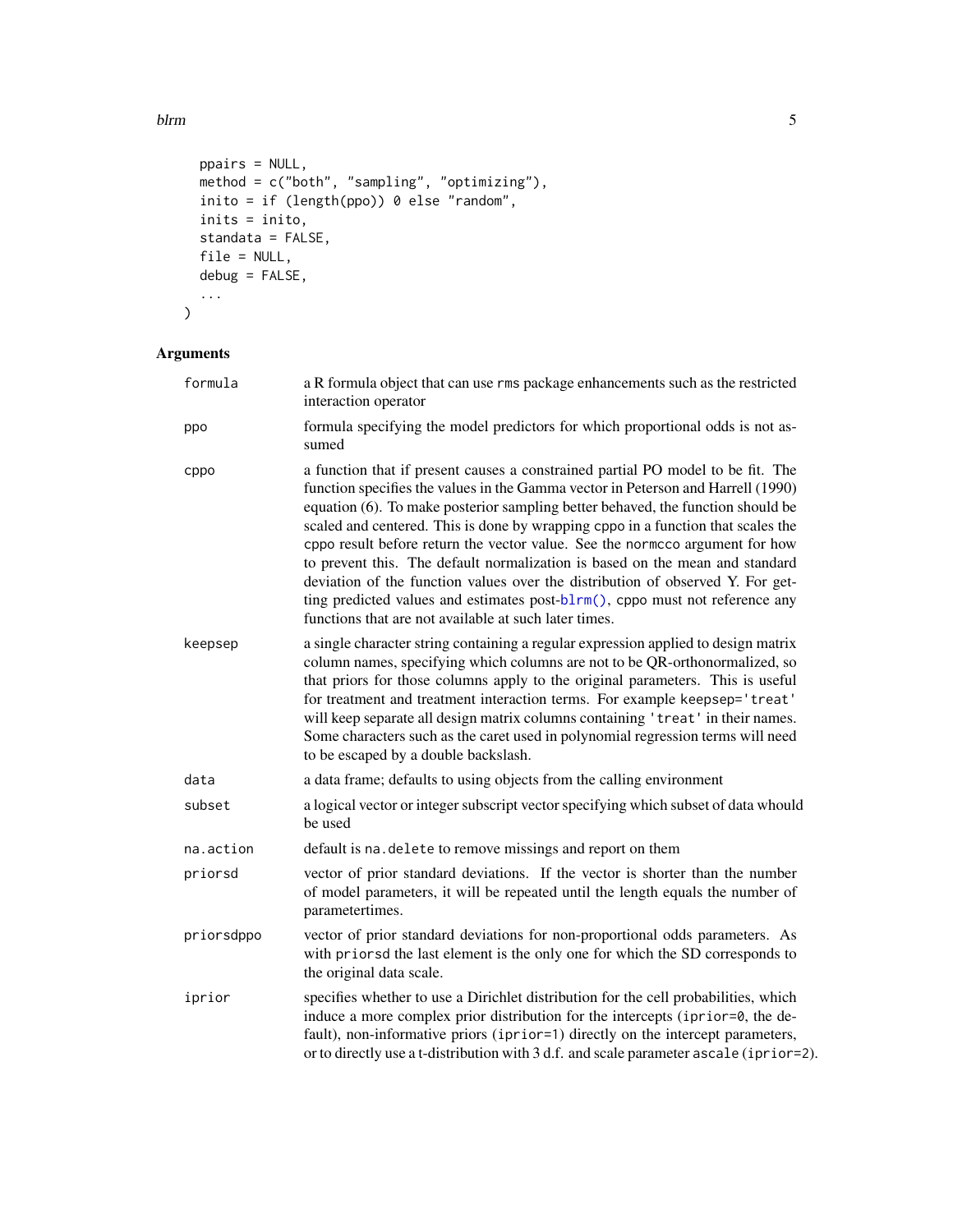<span id="page-5-0"></span>

| conc     | the Dirichlet distribution concentration parameter for the prior distribution of<br>cell probabilities at covariate means. The default is the reciprocal of $0.8 + 0.35$<br>$max(k, 3)$ where k is the number of Y categories. The default is chosen to<br>make the posterior mean of the intercepts more closely match the MLE. For<br>optimizing, the concentration parameter is always 1.0 to obtain results very close<br>to the MLE for providing the posterior mode.                                                                                                                                                                                                                                                                                                                                            |
|----------|-----------------------------------------------------------------------------------------------------------------------------------------------------------------------------------------------------------------------------------------------------------------------------------------------------------------------------------------------------------------------------------------------------------------------------------------------------------------------------------------------------------------------------------------------------------------------------------------------------------------------------------------------------------------------------------------------------------------------------------------------------------------------------------------------------------------------|
| ascale   | scale parameter for the t-distribution for priors for the intercepts if iprior=2,<br>defaulting to 1.0                                                                                                                                                                                                                                                                                                                                                                                                                                                                                                                                                                                                                                                                                                                |
| psigma   | defaults to 1 for a half-t distribution with 4 d.f., location parameter rsdmean and<br>scale parameter rsdsd. Set psigma=2 to use the exponential distribution.                                                                                                                                                                                                                                                                                                                                                                                                                                                                                                                                                                                                                                                       |
| rsdmean  | the assumed mean of the prior distribution of the standard deviation of random<br>effects. When psigma=2 this is the mean of an exponential distribution and<br>defaults to 1. When psigma=1 this is the mean of the half-t distribution and<br>defaults to zero.                                                                                                                                                                                                                                                                                                                                                                                                                                                                                                                                                     |
| rsdsd    | applies only to psigma=1 and is the scale parameter for the half t distribution for<br>the SD of random effects, defaulting to 1.                                                                                                                                                                                                                                                                                                                                                                                                                                                                                                                                                                                                                                                                                     |
| normcppo | set to FALSE to leave the cppo function as-is without automatically centering and<br>scaling the result                                                                                                                                                                                                                                                                                                                                                                                                                                                                                                                                                                                                                                                                                                               |
| iter     | number of posterior samples per chain for rstan::sampling() to run                                                                                                                                                                                                                                                                                                                                                                                                                                                                                                                                                                                                                                                                                                                                                    |
| chains   | number of separate chains to run                                                                                                                                                                                                                                                                                                                                                                                                                                                                                                                                                                                                                                                                                                                                                                                      |
| refresh  | see rstan::sampling(). The default is 0, indicating that no progress notes are<br>output. If refresh > 0 and progress is not '', progress output will be appended<br>to file progress. The default file name is 'stan-progress.txt'.                                                                                                                                                                                                                                                                                                                                                                                                                                                                                                                                                                                  |
| progress | see refresh. Defaults to '' if refresh = 0. Note: If running interactively but<br>not under RStudio, rstan will open a browser window for monitoring progress.                                                                                                                                                                                                                                                                                                                                                                                                                                                                                                                                                                                                                                                        |
| х        | set to FALSE to not store the design matrix in the fit. x=TRUE is needed if running<br>blrmStats for example.                                                                                                                                                                                                                                                                                                                                                                                                                                                                                                                                                                                                                                                                                                         |
| у        | set to FALSE to not store the response variable in the fit                                                                                                                                                                                                                                                                                                                                                                                                                                                                                                                                                                                                                                                                                                                                                            |
| loo      | set to FALSE to not run loo and store its result as object loo in the returned<br>object. loo defaults to FALSE if the sample size is greater than 1000, as loo<br>requires the per-observation likelihood components, which creates a matrix N<br>times the number of posterior draws.                                                                                                                                                                                                                                                                                                                                                                                                                                                                                                                               |
| ppairs   | set to a file name to run rstan pairs and store the resulting png plot there.<br>Set to TRUE instead to directly plot these diagnostics. The default is not to run<br>pairs.                                                                                                                                                                                                                                                                                                                                                                                                                                                                                                                                                                                                                                          |
| method   | set to 'optimizing' to run the Stan optimizer and not do posterior sampling,<br>'both' (the default) to run both the optimizer and posterior sampling, or 'sampling'<br>to run only the posterior sampling and not compute posterior modes. Run-<br>ning optimizing is a way to obtain maximum likelihood estimates and al-<br>lows one to quickly study the effect of changing the prior distributions. When<br>method='optimizing' is used the result returned is not a standard blrm() ob-<br>ject but is instead the parameter estimates, -2 log likelihood, and optionally the<br>Hession matrix (if you specify hessian=TRUE in ). When method='both' is<br>used, rstan::sampling() and rstan::optimizing() are both run, and pa-<br>rameter estimates (posterior modes) from optimizing are stored in a matrix |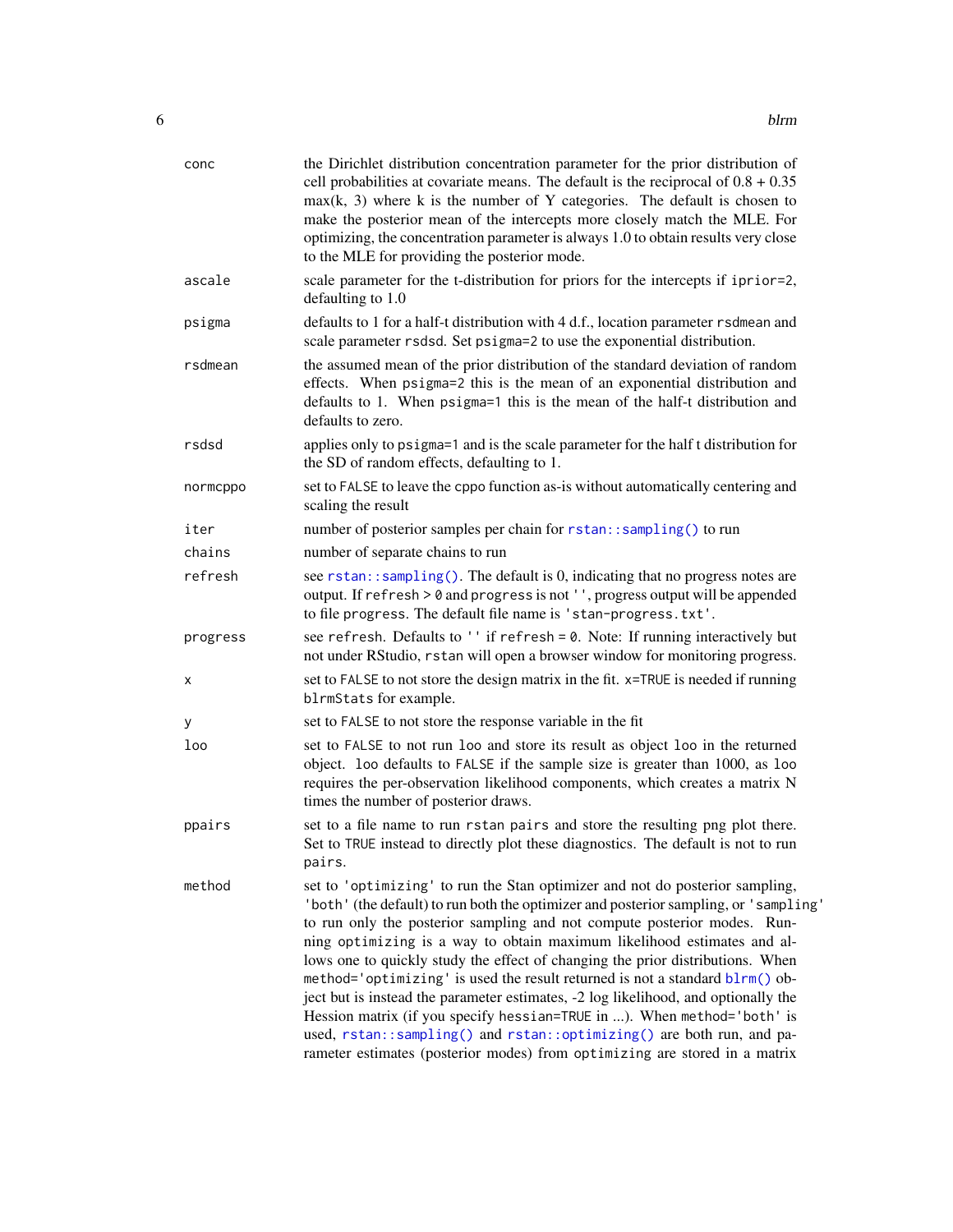<span id="page-6-0"></span>

|          | param in the fit object, which also contains the posterior means and medians, and<br>other results from optimizing are stored in object opt in the blrm() fit object.<br>When random effects are present, method is automatically set to 'sampling' as<br>maximum likelihood estimates without marginalizing over the random effects<br>do not make sense.                                                                                                                                                                                                                                                             |
|----------|------------------------------------------------------------------------------------------------------------------------------------------------------------------------------------------------------------------------------------------------------------------------------------------------------------------------------------------------------------------------------------------------------------------------------------------------------------------------------------------------------------------------------------------------------------------------------------------------------------------------|
| inito    | intial value for optimization. The default is the rstan default 'random'. Fre-<br>quently specifying in it=0 will benefit when the number of distinct Y categories<br>grows or when using ppo hence 0 is the default for that.                                                                                                                                                                                                                                                                                                                                                                                         |
| inits    | initial value for sampling, defaults to inito                                                                                                                                                                                                                                                                                                                                                                                                                                                                                                                                                                          |
| standata | set to TRUE to return the Stan data list and not run the model                                                                                                                                                                                                                                                                                                                                                                                                                                                                                                                                                         |
| file     | a file name for a saveRDS-created file containing or to contain the saved fit ob-<br>ject. If file is specified and the file does not exist, it will be created right before<br>the fit object is returned, less the large rstan object. If the file already exists, its<br>stored md5 hash string datahash fit object component is retrieved and compared<br>to that of the current rstan inputs. If the data to be sent to rstan, the priors, and<br>all sampling and optimization options and stan code are identical, the previously<br>stored fit object is immediately returned and no new calculatons are done. |
| debug    | set to TRUE to output timing and progress information to /tmp/debug.txt                                                                                                                                                                                                                                                                                                                                                                                                                                                                                                                                                |
| $\ddots$ | passed to $rstan$ : $optimizing()$ . The seed parameter is a popular example.                                                                                                                                                                                                                                                                                                                                                                                                                                                                                                                                          |
|          |                                                                                                                                                                                                                                                                                                                                                                                                                                                                                                                                                                                                                        |

#### Details

The partial proportional odds model of Peterson and Harrell (1990) is implemented, and is invoked when the user specifies a second model formula as the ppo argument. This formula has no lefthand-side variable, and has right-side variables that are a subset of those in formula specifying for which predictors the proportional odds assumption is relaxed.

The Peterson and Harrell (1990) constrained partial proportional odds is also implemented, and is usually preferred to the above unconstrained PPO model as it adds a vector of coefficients instead of a matrix of coefficients. In the constrained PPO model the user provides a function cppo that computes a score for all observed values of the dependent variable. For example with a discrete ordinal outcome cppo may return a value of 1.0 for a specific value of Y and zero otherwise. That will result in a departure from the proportional odds assumption for just that one level of Y. The value returned by cppo at the lowest Y value is never used in any case.

[blrm\(\)](#page-3-1) also handles single-level hierarchical random effects models for the case when there are repeated measurements per subject which are reflected as random intercepts, and a different experimental model that allows for AR(1) serial correlation within subject. For both setups, a cluster term in the model signals the existence of subject-specific random effects.

See <https://hbiostat.org/R/rms/blrm.html> for multiple examples with results.

### Value

an rms fit object of class blrm, rmsb, rms that also contains rstan results under the name rstan. In the rstan results, which are also used to produce diagnostics, the intercepts are shifted because of the centering of columns of the design matrix done by [blrm\(\)](#page-3-1). With method='optimizing' a class-less list is return with these elements: coefficients (MLEs), beta (non-intercept parameters on the QR decomposition scale), deviance (-2 log likelihood), return\_code (see [rstan::optimizing\(\)](#page-0-0)),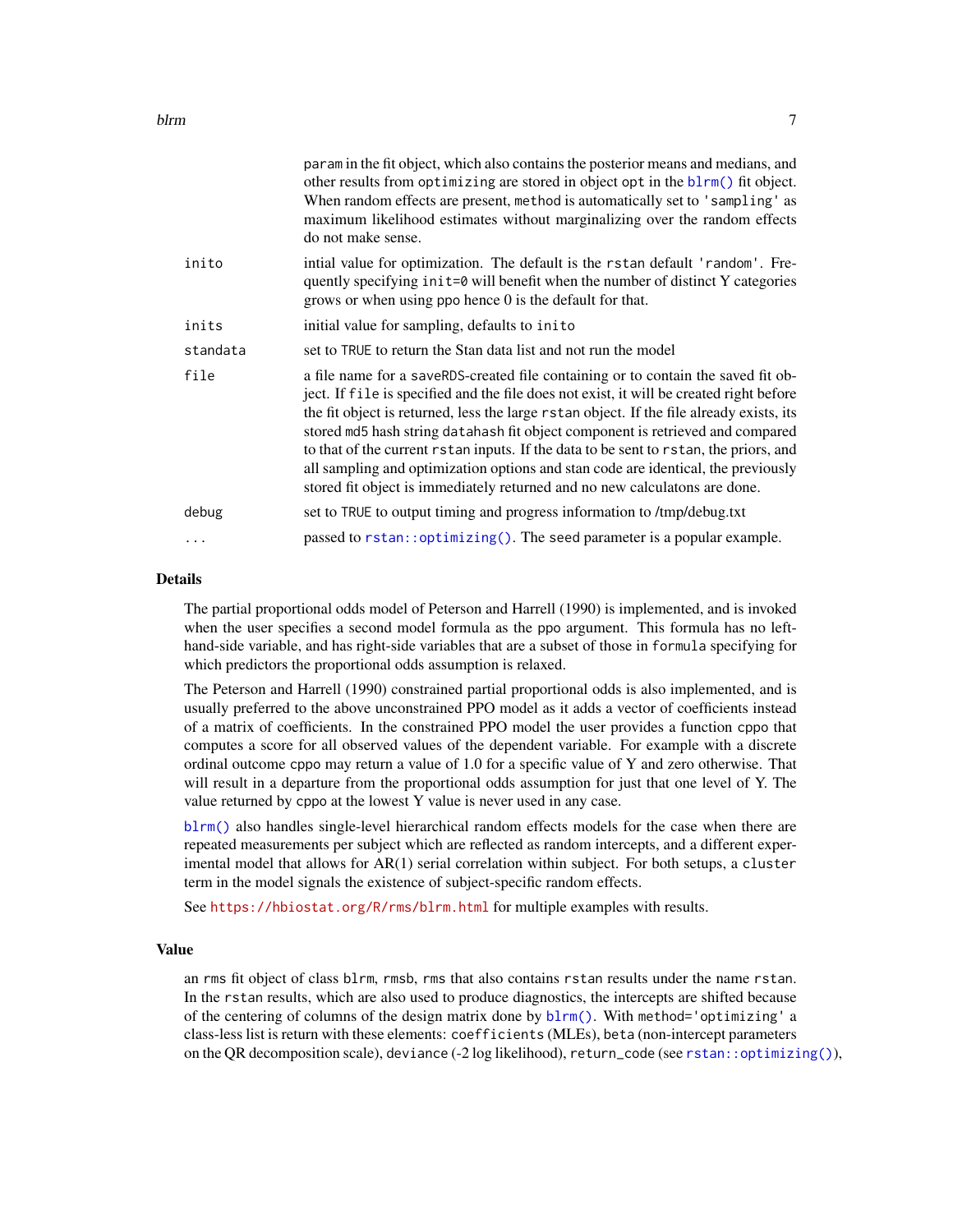and, if you specified hessian=TRUE to  $blrm()$ , the Hessian matrix. To learn about the scaling of orthogonalized QR design matrix columns, look at the xqrsd object in the returned object. This is the vector of SDs for all the columns of the transformed matrix. Those kept out by the keepsep argument will have their original SDs.

#### Author(s)

Frank Harrell and Ben Goodrich

#### See Also

```
print.blrm()blrmStats()stanDx()stanGet()coef.rmsb()vcov.rmsb()print.rmsb(),
coef.rmsb()
```
#### Examples

```
## Not run:
 getHdata(titanic3)
 dd <- datadist(titanic3); options(datadist='dd')
 f \le blrm(survived \sim (rcs(age, 5) + sex + pclass)\hat{a}, data=titanic3)
 f # model summary using print.blrm
 coef(f) # compute posterior mean parameter values
 coef(f, 'median') # compute posterior median values
 stanDx(f) # print basic Stan diagnostics
 s \leq - \text{stanGet}(f) # extract rstan object from fit
 plot(s, pars=f$betas) # Stan posteriors for beta parameters
 stanDxplot(s) # Stan diagnostic plots by chain
 blrmStats(f) # more details about predictive accuracy measures
 ggplot(Predict(...)) # standard rms output
 summary(f, ...) # invokes summary.rms
 contrast(f, ...) # contrast.rms computes HPD intervals
 plot(nomogram(f, ...)) # plot nomogram using posterior mean parameters
 # Fit a random effects model to handle multiple observations per
 # subject ID
 f <- blrm(outcome \sim rcs(age, 5) + sex + cluster(id), data=mydata)
## End(Not run)
```
<span id="page-7-1"></span>blrmStats *Compute Indexes of Predictive Accuracy and Their Uncertainties*

#### Description

For a binary or ordinal logistic regression fit from  $blrm()$ , computes several indexes of predictive accuracy along with highest posterior density intervals for them. Optionally plots their posterior densities. When there are more than two levels of the outcome variable, computes Somers' Dxy and c-index on a random sample of 10,000 observations.

<span id="page-7-0"></span>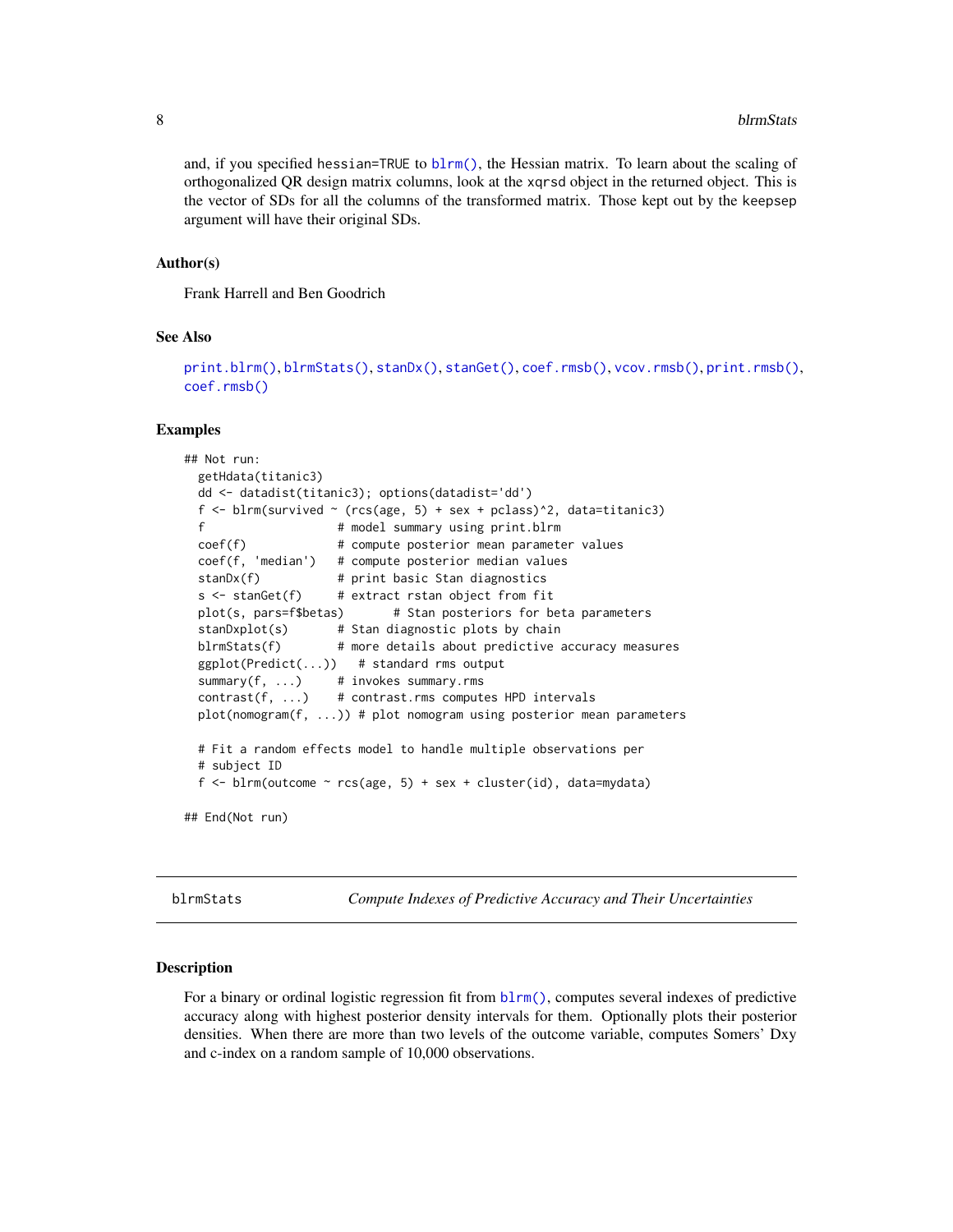#### <span id="page-8-0"></span>blrmStats 9

# Usage

blrmStats(fit,  $ns = 400$ ,  $prob = 0.95$ ,  $pl = FALSE$ , dist = c("density", "hist"))

# Arguments

| fit  | an object produced by $blrm()$                                                               |
|------|----------------------------------------------------------------------------------------------|
| ns   | number of posterior draws to use in the calculations (default is 400)                        |
| prob | $HPD$ interval probability (default is 0.95)                                                 |
| pl   | set to TRUE to plot the posterior densities using base graphics                              |
| dist | if pl is TRUE specifies whether to plot the density estimate (the default) or a<br>histogram |

#### Value

list of class blrmStats whose most important element is Stats. The indexes computed are defined below, with gp, B, EV, and vp computed using the intercept corresponding to the median value of Y. See <https://fharrell.com/post/addvalue> for more information.

- "Dxy" Somers' Dxy rank correlation between predicted and observed. The concordance probability (c-index; AUROC in the binary Y case) may be obtained from the relationship Dxy=2(c-0.5).
- "g" Gini's mean difference: the average absolute difference over all pairs of linear predictor values

"gp" Gini's mean difference on the predicted probability scale

"B" Brier score

"EV" explained variation

"v" variance of linear predictor

"vp" variable of estimated probabilities

# Author(s)

Frank Harrell

#### See Also

[Hmisc::rcorr.cens\(\)](#page-0-0)

# Examples

```
## Not run:
  f \leftarrow \text{blrm}(\dots)blrmStats(f, pl=TRUE) # print and plot
## End(Not run)
```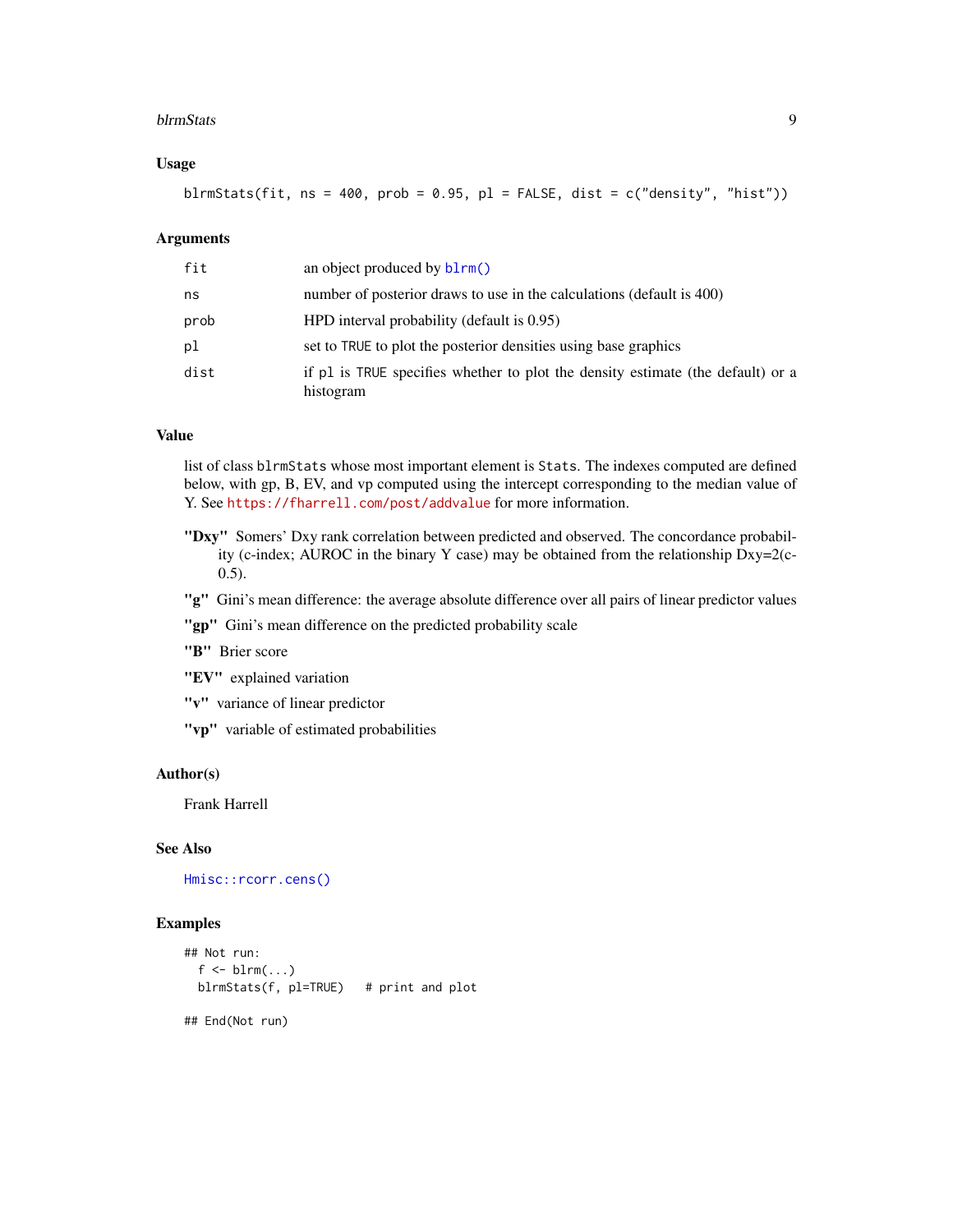<span id="page-9-1"></span><span id="page-9-0"></span>

Computes either the posterior mean (default), posterior median, or posterior mode of the parameters in an rms Bayesian regression model

# Usage

```
## S3 method for class 'rmsb'
coef(object, stat = c("mean", "median", "mode"), ...)
```
# Arguments

| obiect                  | an object created by an rms package Bayesian fitting function         |
|-------------------------|-----------------------------------------------------------------------|
| stat                    | name of measure of posterior distribution central tendency to compute |
| $\cdot$ $\cdot$ $\cdot$ | ignored                                                               |

# Value

a vector of intercepts and regression coefficients

### Author(s)

Frank Harrell

# Examples

```
## Not run:
  f \leftarrow \text{blrm}(\dots)coef(f, stat='mode')
```
## End(Not run)

compareBmods *Compare Bayesian Model Fits*

# Description

Uses  $loo::loo\_model\_weights()$  to compare a series of models such as those created with  $blrm()$ 

# Usage

```
compareBmods(..., method = "stacking", r_eff_list = NULL)
```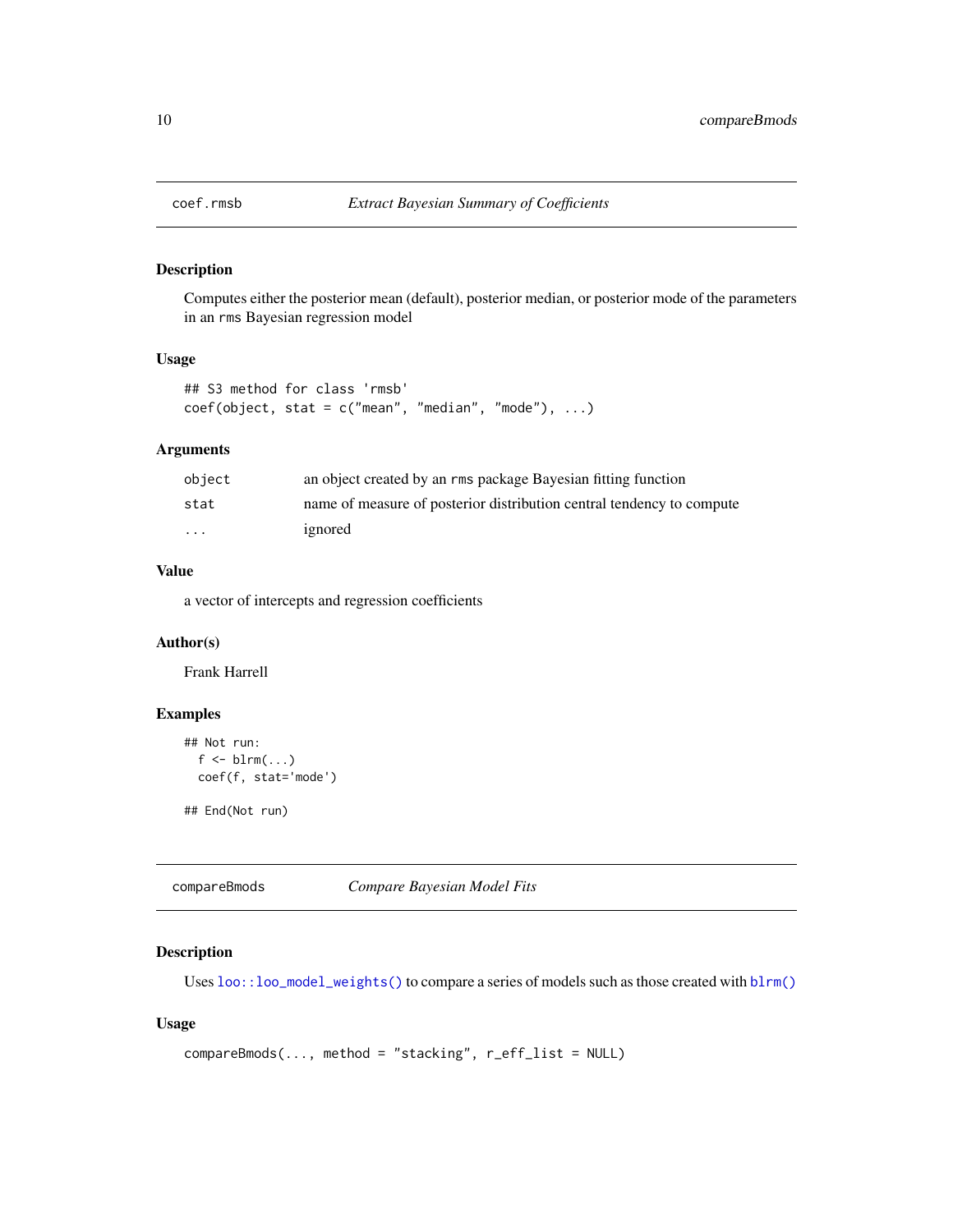#### <span id="page-10-0"></span>distSym 11

# Arguments

| $\cdot$ $\cdot$ $\cdot$ | a series of model fits                |
|-------------------------|---------------------------------------|
| method                  | $see$ $loo::loo_{model_{weighted}}()$ |
| r eff list              | see loo::loo_model_weights()          |

# Value

a [loo::loo\\_model\\_weights\(\)](#page-0-0) object

#### Author(s)

Frank Harrell

# distSym *Distribution Symmetry Measure*

# Description

From a sample from a distribution computes a symmetry measure. By default it is the gap between the mean and the 0.95 quantile divided by the gap between the 0.05 quantile and the mean.

# Usage

 $distSym(x, prob = 0.9, na.rm = FALSE)$ 

# Arguments

|       | a numeric vector representing a sample from a continuous distribution |
|-------|-----------------------------------------------------------------------|
| prob  | quantile interval coverage                                            |
| na.rm | set to TRUE to remove NAs before proceeding.                          |

# Value

a scalar with a value of 1.0 indicating symmetry

# Author(s)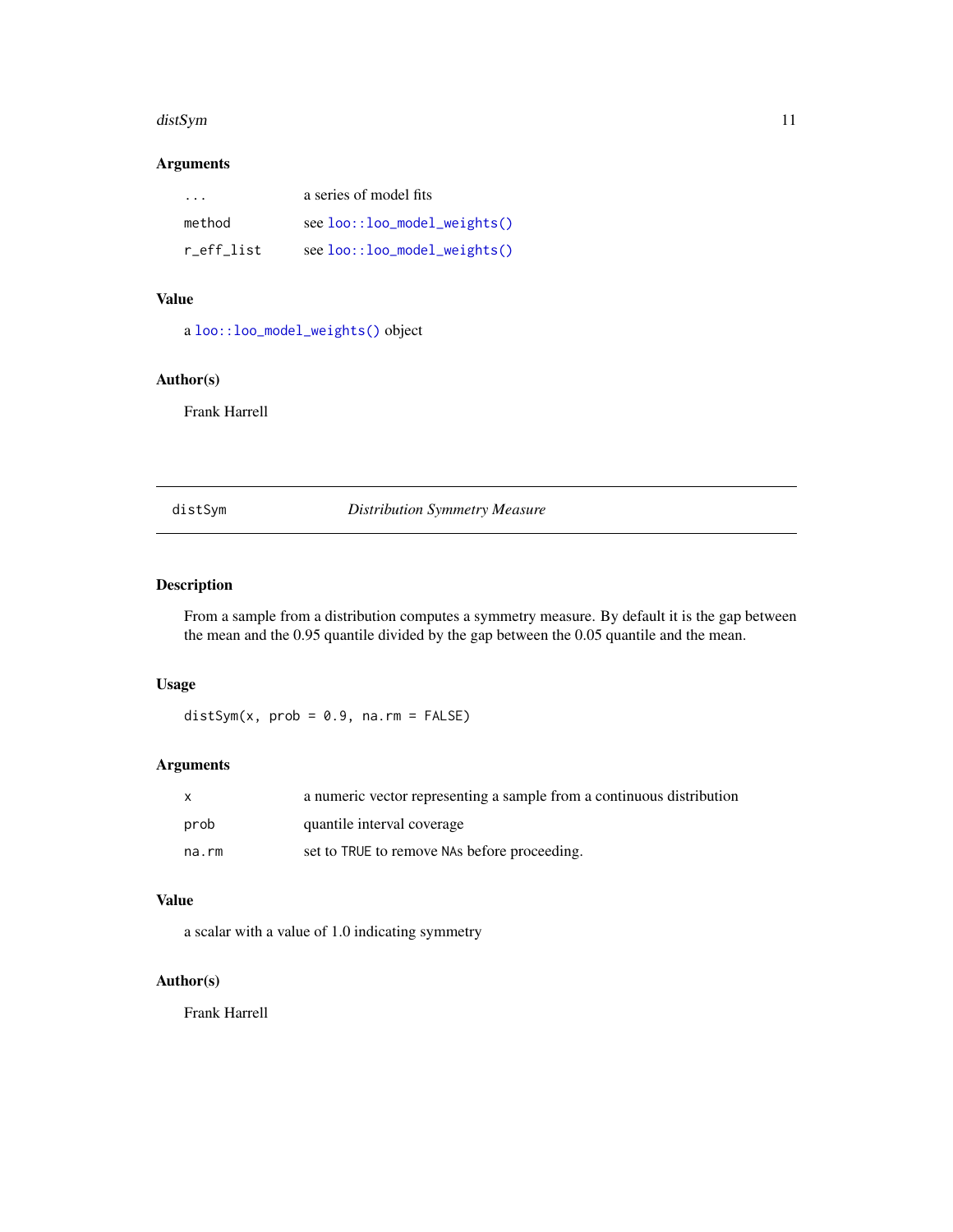For a [blrm\(\)](#page-3-1) object generates a function for computing the estimates of the function  $Prob(Y>=y)$ given one or more values of the linear predictor using the reference (median) intercept. This function can optionally be evaluated at only a set of user-specified y values, otherwise a right-step function is returned. There is a plot method for plotting the step functions, and if more than one linear predictor was evaluated multiple step functions are drawn. ExProb is especially useful for nomogram(). The linear predictor argument is a posterior summarized linear predictor lp (e.g. using posterior mean of intercepts and slopes) computed at the reference intercept. lptau must be provided when call the created function if the model is a partial proportional odds model.

#### Usage

```
## S3 method for class 'blrm'
ExProb(object, posterior.summary = c("mean", "median"), ...)
```
#### Arguments

| object            | $ablm()$ fit          |
|-------------------|-----------------------|
| posterior.summary |                       |
|                   | defaults to posterior |

mean; may also specify "median". Must be consistent with the summary used when creating lp.

```
... ignored
```
#### Value

an R function

#### Author(s)

Frank Harrell

getParamCoef *Get a Bayesian Parameter Vector Summary*

#### Description

Retrieves posterior mean, median, or mode (if available)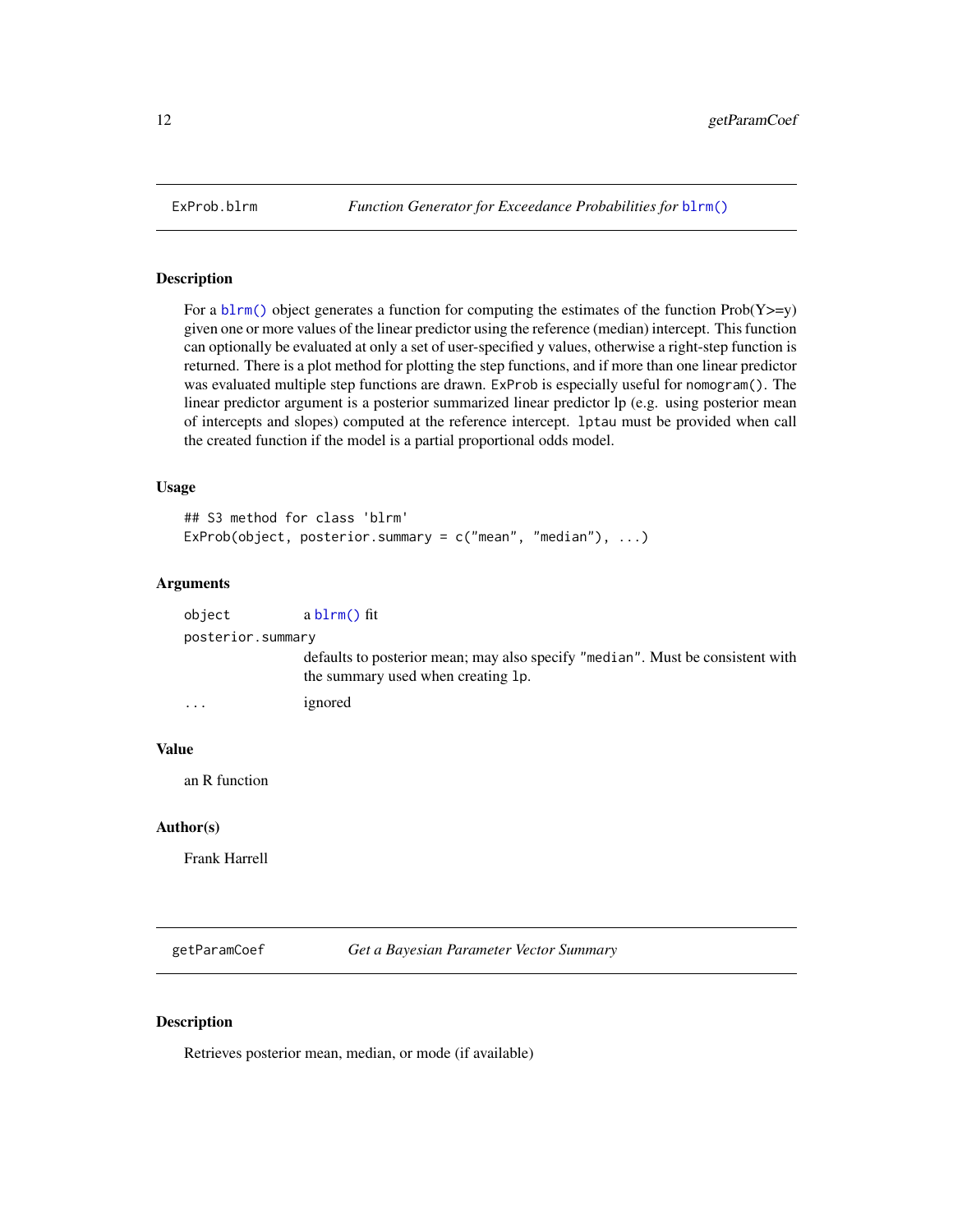#### <span id="page-12-0"></span>HPDint 13

# Usage

```
getParamCoef(
  fit,
 posterior.summary = c("mean", "median", "mode"),
 what = c("both", "beta", "taus"))
```
# Arguments

| fit               | a Bayesian model fit from rmsb                                                                                                                                                                                                                                             |
|-------------------|----------------------------------------------------------------------------------------------------------------------------------------------------------------------------------------------------------------------------------------------------------------------------|
| posterior.summary |                                                                                                                                                                                                                                                                            |
|                   | which summary statistic (Bayesian point estimate) to fetch                                                                                                                                                                                                                 |
| what              | specifies which coefficients to include. Default is all. Specify what="betas"<br>to include only intercepts and betas if the model is a partial proportional odds<br>model (i.e.,, exclude the tau parameters). Specify what="taus" to include only<br>the tau parameters. |

# Value

vector of regression coefficients

#### Author(s)

Frank Harrell

HPDint *Highest Posterior Density Interval*

#### Description

Adapts code from [coda::HPDinterval\(\)](#page-0-0) to compute a highest posterior density interval from posterior samples for a single parameter. Quoting from the coda help file, for each parameter the interval is constructed from the empirical cdf of the sample as the shortest interval for which the difference in the ecdf values of the endpoints is the nominal probability. Assuming that the distribution is not severely multimodal, this is the HPD interval.

# Usage

 $HPDint(x, prob = 0.95)$ 

#### Arguments

| x    | a vector of posterior draws  |
|------|------------------------------|
| prob | desired probability coverage |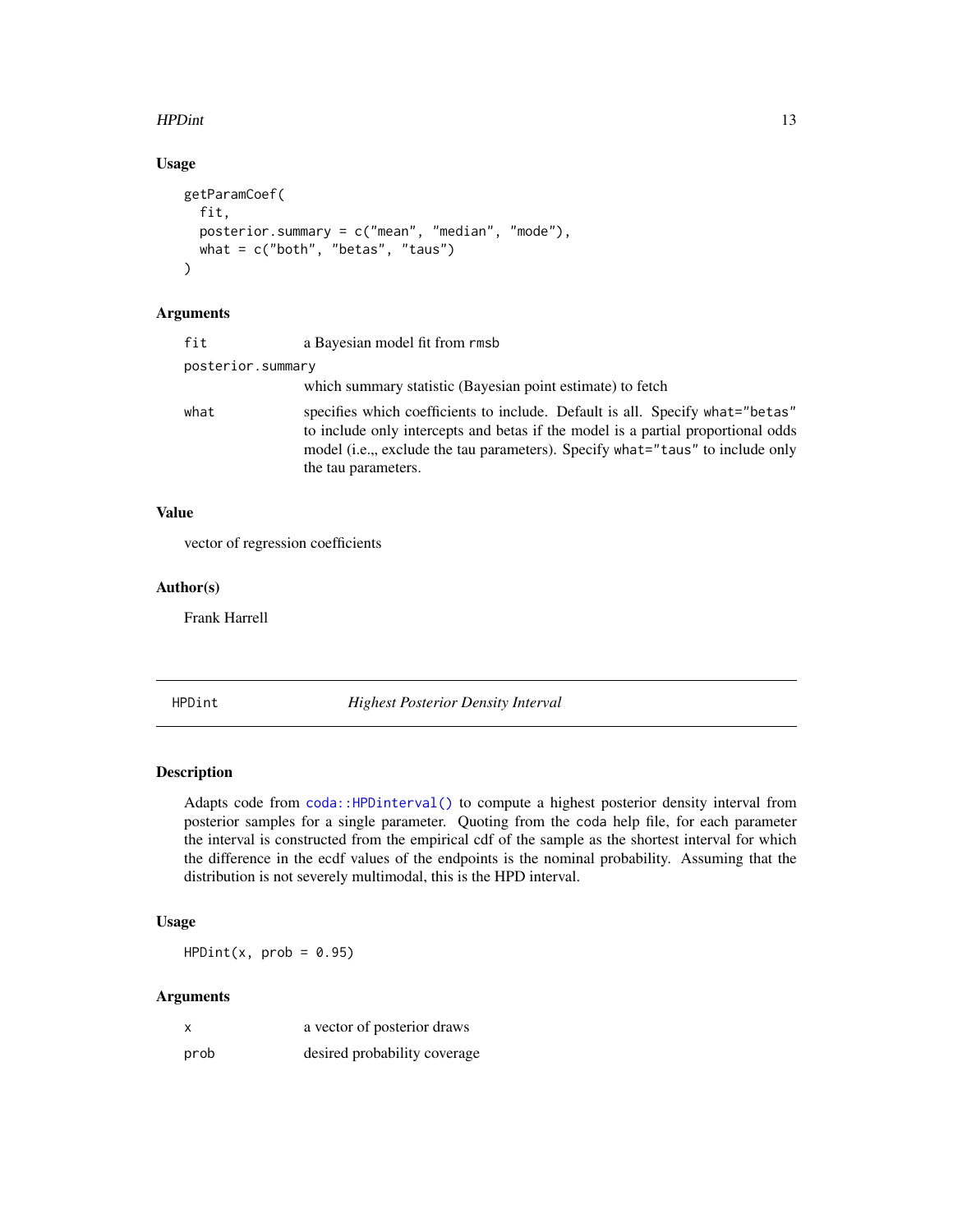# <span id="page-13-0"></span>Value

a 2-vector with elements Lower and Upper

# Author(s)

Douglas Bates and Frank Harrell

Mean.blrm *Function Generator for Mean Y for* [blrm\(\)](#page-3-1)

# Description

Creates a function to turn a posterior summarized linear predictor lp (e.g. using posterior mean of intercepts and slopes) computed at the reference intercept into e.g. an estimate of mean Y using the posterior mean of all the intercept. lptau must be provided when call the created function if the model is a partial proportional odds model.

# Usage

```
## S3 method for class 'blrm'
Mean(object, codes = FALSE, posterior.summary = c("mean", "median"), ...)
```
# Arguments

| object            | $ablm()$ fit                                                                                                           |
|-------------------|------------------------------------------------------------------------------------------------------------------------|
| codes             | if TRUE, use the integer codes $1, 2, \ldots, k$ for the k-level response in computing<br>the predicted mean response. |
| posterior.summary |                                                                                                                        |
|                   | defaults to posterior mean; may also specify "median". Must be consistent with<br>the summary used when creating 1p.   |
| $\ddotsc$         | ignored                                                                                                                |
|                   |                                                                                                                        |

# Value

an R function

#### Author(s)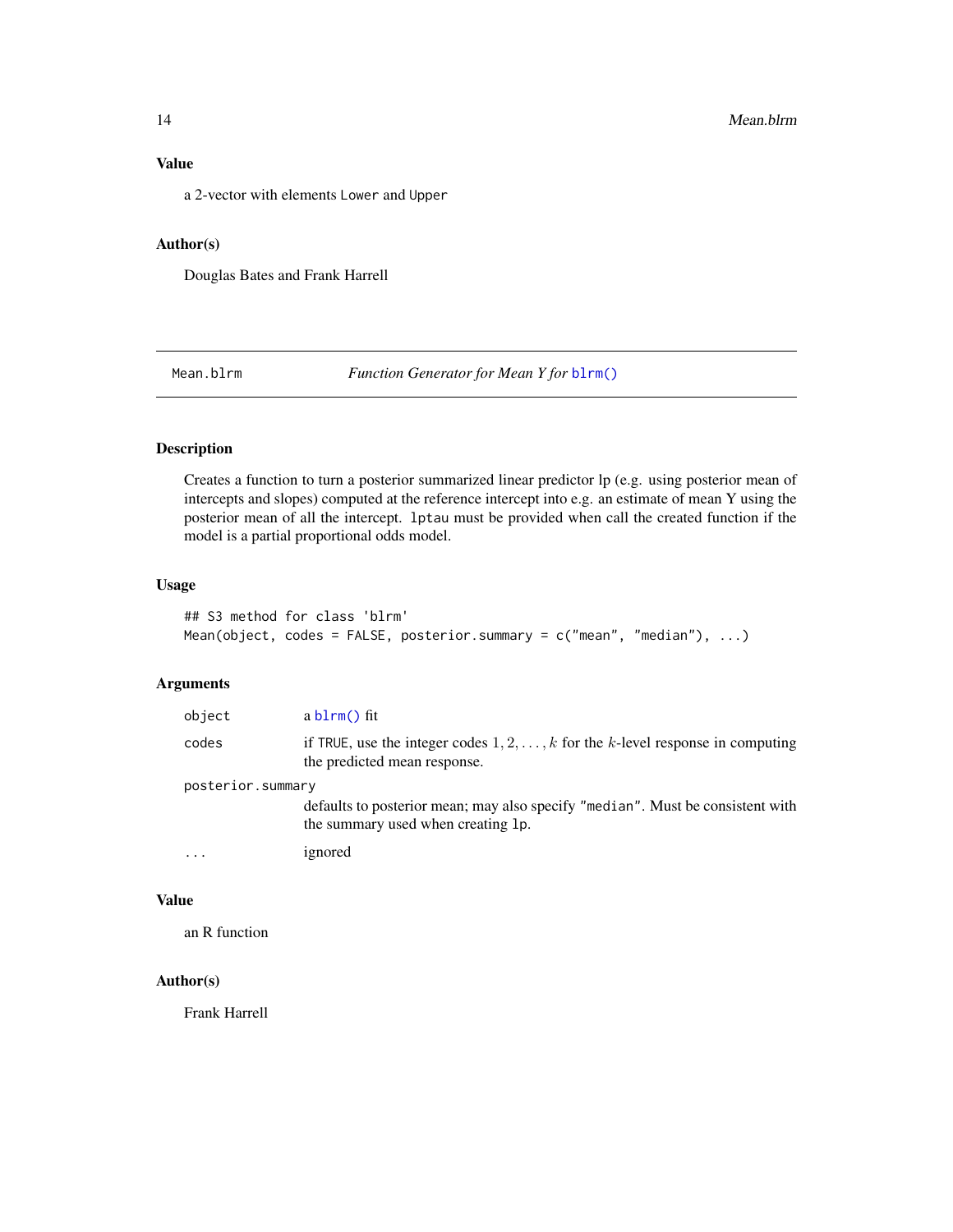<span id="page-14-0"></span>Creates a 2-column integer matrix that handles left- right- and interval-censored ordinal or continuous values for use in [blrm\(\)](#page-3-1). A pair of values [a, b] represents an interval-censored value known to be in the interval [a, b] inclusive of a and b. It is assumed that all distinct values are observed as uncensored for at least one observation. When both input variables are factors it is assume that the one with the higher number of levels is the one that correctly specifies the order of levels, and that the other variable does not contain any additional levels. If the variables are not factors it is assumed their original values provide the orderings. Since all values that form the left or right endpoints of an interval censored value must be represented in the data, a left-censored point is is coded as a=1 and a right-censored point is coded as b equal to the maximum observed value. If the maximum observed value is not really the maximum possible value, everything still works except that predictions involving values above the highest observed value cannot be made. As with most censored-data methods, [blrm\(\)](#page-3-1) assumes that censoring is independent of the response variable values that would have been measured had censoring not occurred.

#### Usage

 $0cens(a, b = a)$ 

#### Arguments

| vector representing a factor, numeric, or alphabetically ordered character strings |
|------------------------------------------------------------------------------------|
| like a. If omitted, it copies a, representing nothing but uncensored values        |

#### Value

a 2-column integer matrix of class "Ocens" with an attribute levels (ordered). When the original variables were factors, these are factor levels, otherwise are numerically or alphabetically sorted distinct (over a and b combined) values. When the variables are not factors and are numeric, another attribute median is also returned. This is the median of the uncensored values. When the variables are factor or character, the median of the integer versions of variables for uncensored observations is returned as attribute mid. A final attribute freq is the vector of frequencies of occurrences of all uncensored values. freq aligns with levels.

#### Author(s)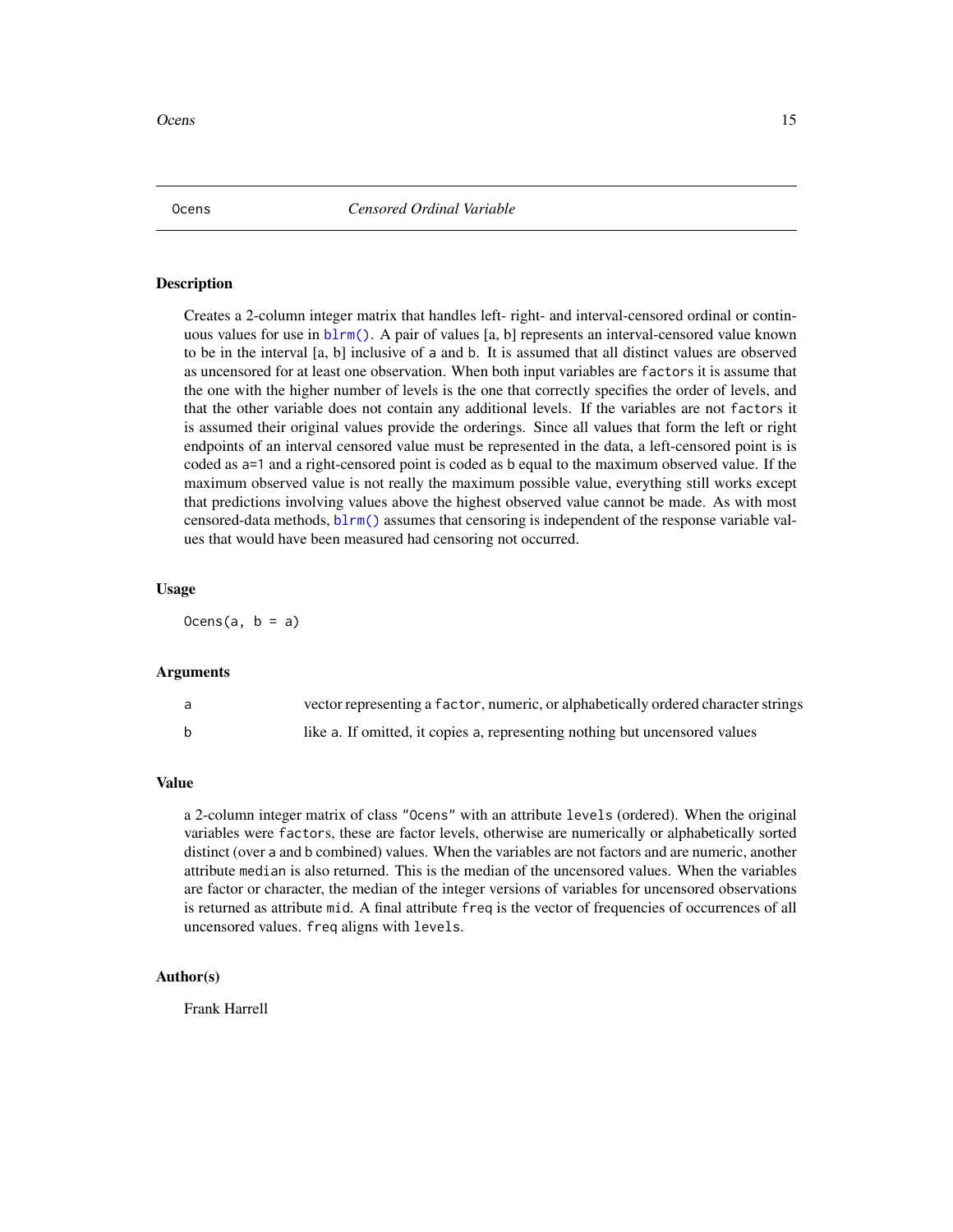<span id="page-15-0"></span>

Computes coordinates of a highest density contour containing a given probability volume given a sample from a continuous bivariate distribution, and optionally plots. The default method assumes an elliptical shape, but one can optionally use a kernel density estimator. Code adapted from embbook::HPDregionplot. See https://www.sumsar.net/blog/2014/11/how-to-summarize-a-2d-posterior-usin

#### Usage

```
pdensityContour(
  x,
  y,
  method = c("ellipse", "kernel"),
 prob = 0.95,
  otherprob = c(0.01, 0.1, 0.25, 0.5, 0.75, 0.9),
  h = c(1.3 * MASS::bandwidth.nrd(x), 1.3 * MASS::bandwidth.nrd(y)),n = 70,
 p1 = FALSE\mathcal{L}
```
# Arguments

| $\mathsf{x}$ | a numeric vector                                                                                            |
|--------------|-------------------------------------------------------------------------------------------------------------|
| y            | a numeric vector the same length of x                                                                       |
| method       | defaults to 'ellipse', can be set to 'kernel'                                                               |
| prob         | main probability coverage (the only one for method='ellipse')                                               |
| otherprob    | vector of other probability coverages for method='kernel'                                                   |
| h            | vector of bandwidths for x and y. See MASS:: kde2d().                                                       |
| n            | number of grid points in each direction, defaulting to normal reference band-<br>width (see bandwidth.nrd). |
| pl           | set to TRUE to plot contours                                                                                |

# Value

a 2-column matrix with x and y coordinates unless pl=TRUE in which case a ggplot2 graphic is returned

#### Author(s)

Ben Bolker and Frank Harrell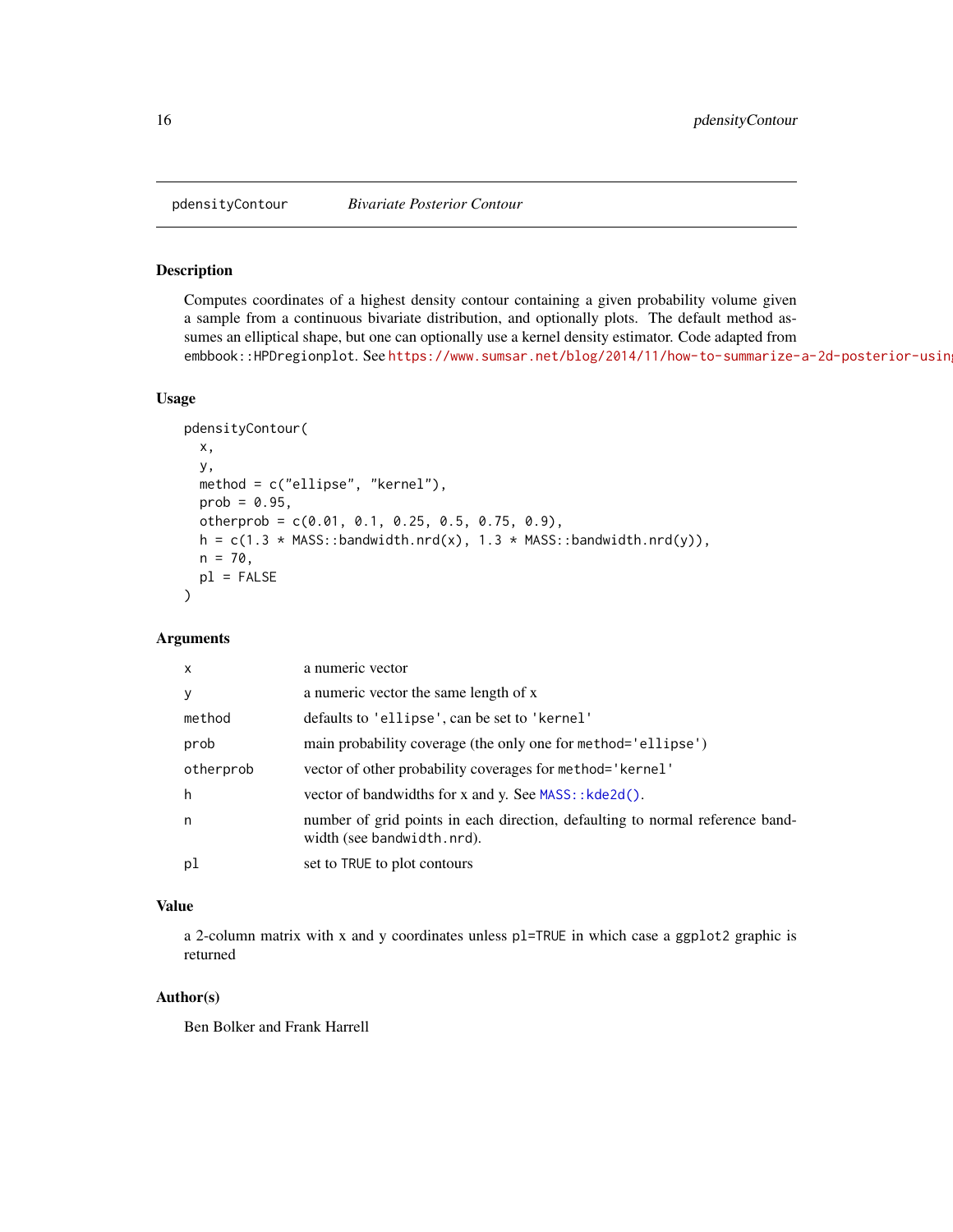<span id="page-16-0"></span>

Computes highest posterior density and posterior mean and median as vertical lines, and plots these on the density function. You can transform the posterior draws while plotting.

# Usage

```
## S3 method for class 'PostF'
plot(
  x,
  ...,
  \text{cint} = 0.95,label = NULL,
  type = c("linetype", "facet"),
  ltitle = ""
\mathcal{L}
```
# Arguments

| x        | result of running a function created by PostF                                                                                                                  |
|----------|----------------------------------------------------------------------------------------------------------------------------------------------------------------|
| $\cdots$ | other results created by such functions                                                                                                                        |
| cint     | interval probability                                                                                                                                           |
| label    | x-axis label if not the expression originally evaluated. When more than one<br>result is plotted, label is a vector of character strings, one for each result. |
| type     | when plotting more than one result specifies whether to make one plot distin-<br>guishing results by line type, or whether to make separate panels             |
| ltitle   | used of type='linetype' to specify name of legend for the line types                                                                                           |

# Value

ggplot2 object

# Author(s)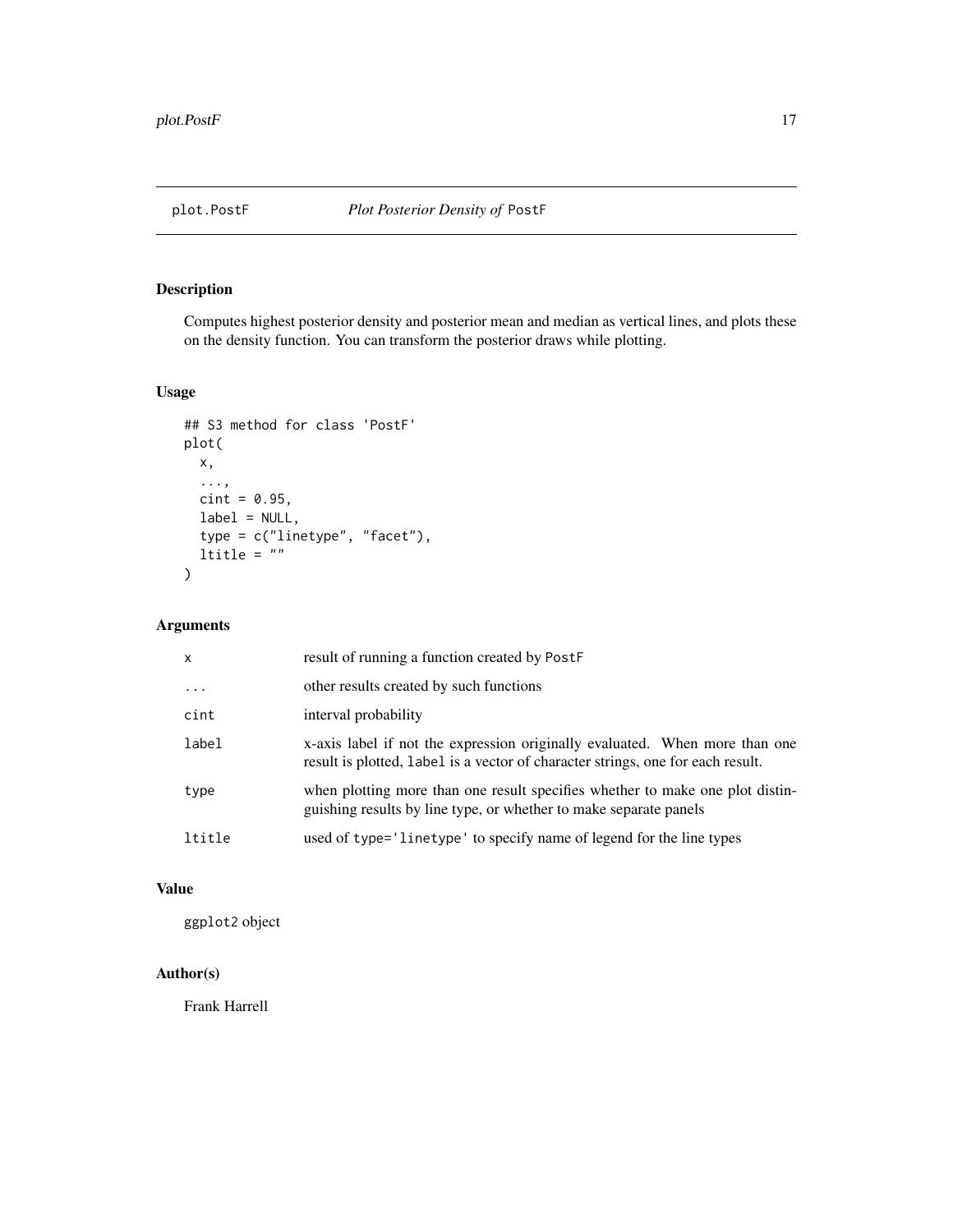<span id="page-17-0"></span>

For an rms Bayesian fit object, plots posterior densities for selected parameters along with posterior mode, mean, median, and highest posterior density interval. If the fit was produced by stackMI the density represents the distribution after stacking the posterior draws over imputations, and the per-imputation density is also drawn as pale curves. If exactly two parameters are being plotted and bivar=TRUE, hightest bivariate posterior density contrours are plotted instead, for a variety of prob values including the one specified, using

# Usage

```
## S3 method for class 'rmsb'
plot(
  x,
 which = NULL,nrow = NULL,
 ncol = NULL,
 prob = 0.95,
 bivar = FALSE,
 bivarmethod = c("ellipse", "kernel"),
  ...
)
```
# Arguments

| $\mathsf{x}$ | an rms Bayesian fit object                                                                                                                         |
|--------------|----------------------------------------------------------------------------------------------------------------------------------------------------|
| which        | names of parameters to plot, defaulting to all non-intercepts. Can instead be a<br>vector of integers.                                             |
| nrow         | number of rows of plots                                                                                                                            |
| ncol         | number of columns of plots                                                                                                                         |
| prob         | probability for HPD interval                                                                                                                       |
| bivar        | set to TRUE to plot bivariate density contours instead of univariate results (ig-<br>nored if the number of parameters plotted is not exactly two) |
| bivarmethod  | passed as method argument to pdensity Contour                                                                                                      |
| $\ddotsc$    | passed to pdensityContour                                                                                                                          |

#### Value

ggplot2 object

#### Author(s)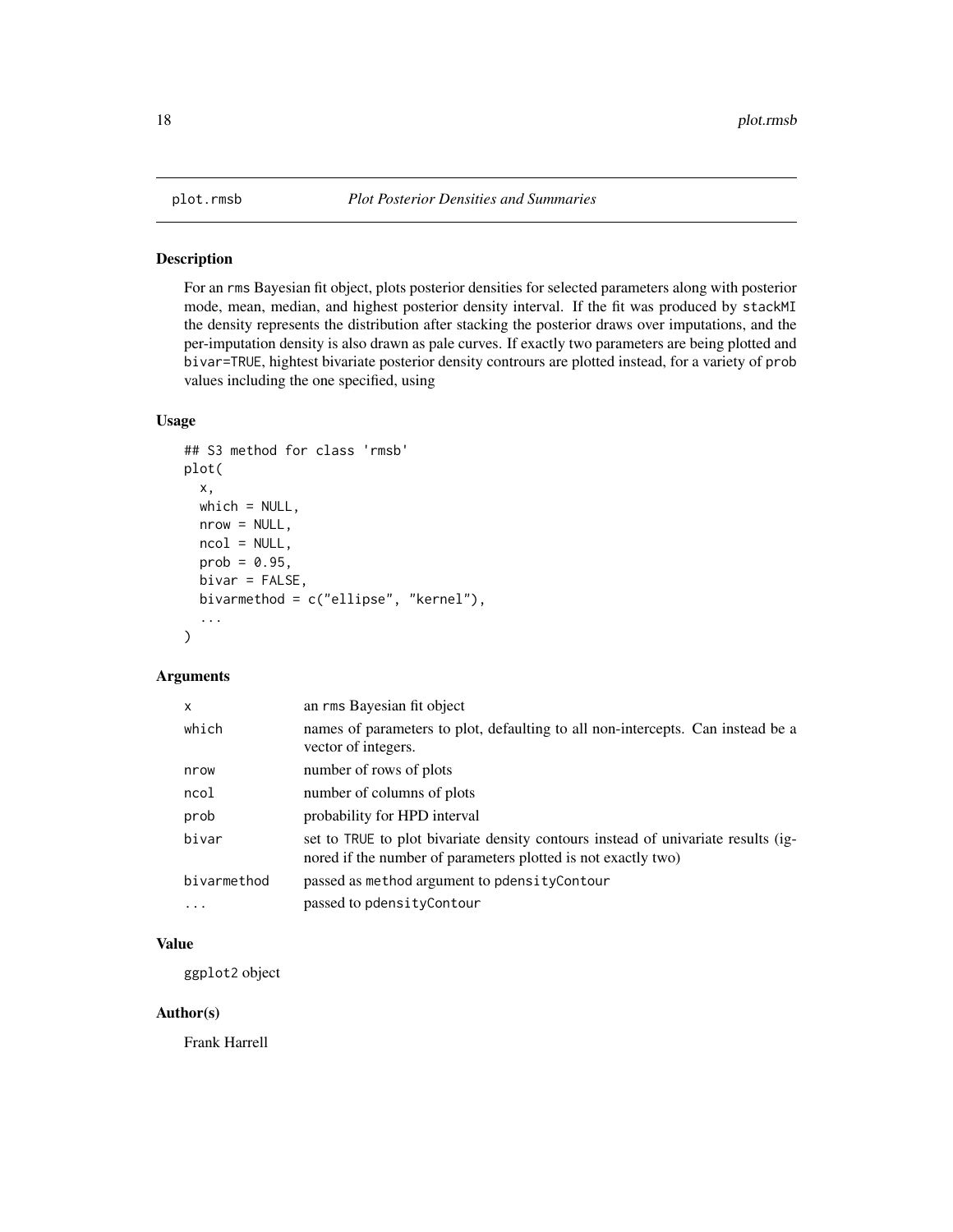<span id="page-18-0"></span>From a Bayesian fit object such as that from  $blrm()$  generates an R function for evaluating the probability that an assertion is true. The probability, within simulation error, is the proportion of times the assertion is true over the posterior draws. If the assertion does not evaluate to a logical or 0/1 quantity, it is taken as a continuous derived parameter and the vector of draws for that parameter is returned and can be passed to the PostF plot method. PostF can also be used on objects created by contrast.rms

#### Usage

PostF(fit, name = c("short", "orig"), pr = FALSE)

#### Arguments

| fit  | a Bayesian fit or contrast. rms object                                                                                                                                                                                                                                                                                                                                                                                                                                                                                                |
|------|---------------------------------------------------------------------------------------------------------------------------------------------------------------------------------------------------------------------------------------------------------------------------------------------------------------------------------------------------------------------------------------------------------------------------------------------------------------------------------------------------------------------------------------|
| name | specifies whether assertions will refer to shortened parameter names (the de-<br>fault) or original names. Shorted names are of the form a1, , ak where k is<br>the number of intercepts in the model, and $b1, \ldots, b$ where p is the number of<br>non-intercepts. When using original names that are not legal R variable names,<br>you must enclose them in backticks. For contrast objects, name is ignored and<br>you must use contrast names. The cnames argument to contrast. rms is handy<br>for assigning your own names. |
| рr   | set to TRUE to have a table of short names and original names printed when<br>name='short'. For contrasts the contrast names are printed if pr=TRUE.                                                                                                                                                                                                                                                                                                                                                                                  |

# Value

an R function

#### Author(s)

Frank Harrell

#### Examples

```
## Not run:
 f \le blrm(y \sim age + sex)
 P <- PostF(f)
 P(b2 > 0) # Model is a1 + b1*age + b2*(sex == 'male')
 P(b1 < 0 \& b2 > 0) # Post prob of a compound assertion
 # To compute probabilities using original parameter names:
 P <- PostF(f, name='orig')
 P(age < 0) # Post prob of negative age effect
 P('sex=male' > 0)
```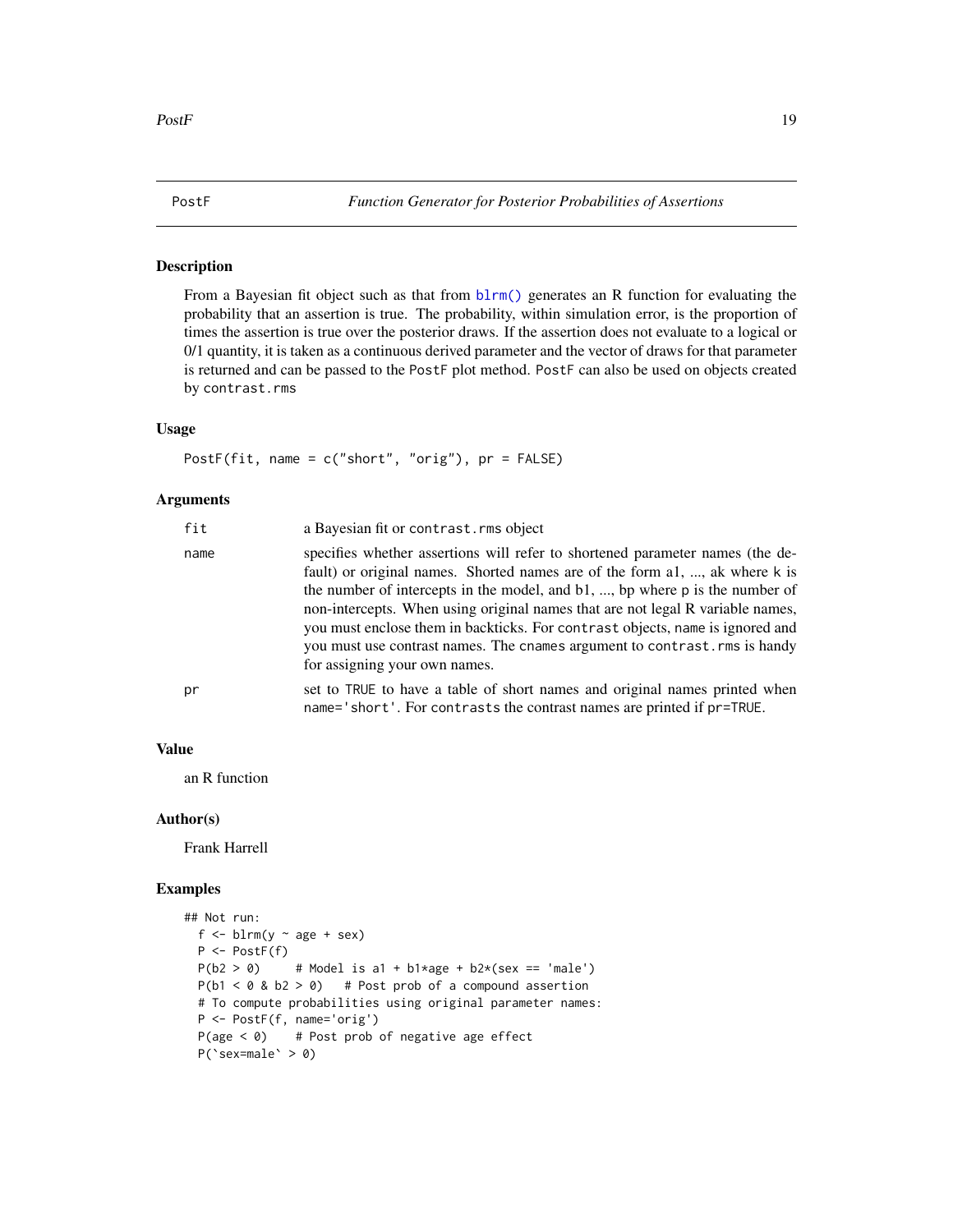```
f \leftarrow \text{blrm}(y \sim \text{sex} + \text{pol}(\text{age}, 2))P <- PostF(f)
  # Compute and plot posterior density of the vertex of the
  # quadratic age effect
  plot(P(-b2 / (2 * b3)))
  # The following would be useful in age and sex interacted
  k <- contrast(f, list(age=c(30, 50), sex='male'),
                    list(age=c(30, 50), sex='female'),
                 cnames=c('age 30 M-F', 'age 50 M-F'))
  P <- PostF(k)
  P(`age 30 M-F` > 0 & `age 50 M-F` > 0)
##'
## End(Not run)
```
predict.blrm *Make predictions from a* [blrm\(\)](#page-3-1) *fit*

#### Description

Predict method for [blrm\(\)](#page-3-1) objects

#### Usage

```
## S3 method for class 'blrm'
predict(
 object,
  ...,
 kint = NULL,
 ycut = NULL,
 zcppo = TRUE,
  fun = NULL,funint = TRUE,type = c("lp", "fitted", "fitted.ind", "mean", "x", "data.frame", "terms", "cterms",
    "ccterms", "adjto", "adjto.data.frame", "model.frame"),
  se.fit = FALSE,
  codes = FALSE,
 posterior.summary = c("mean", "median", "all"),
  \text{cint} = 0.95)
```
#### Arguments

|      | $object, \ldots, type, se.fit, codes$                                           |
|------|---------------------------------------------------------------------------------|
|      | see predict.lrm()                                                               |
| kint | This is only useful in a multiple intercept model such as the ordinal logistic  |
|      | model. There to use to second of three intercepts, for example, specify kint=2. |
|      | The default is the middle intercept corresponding to the median y. You can      |

<span id="page-19-0"></span>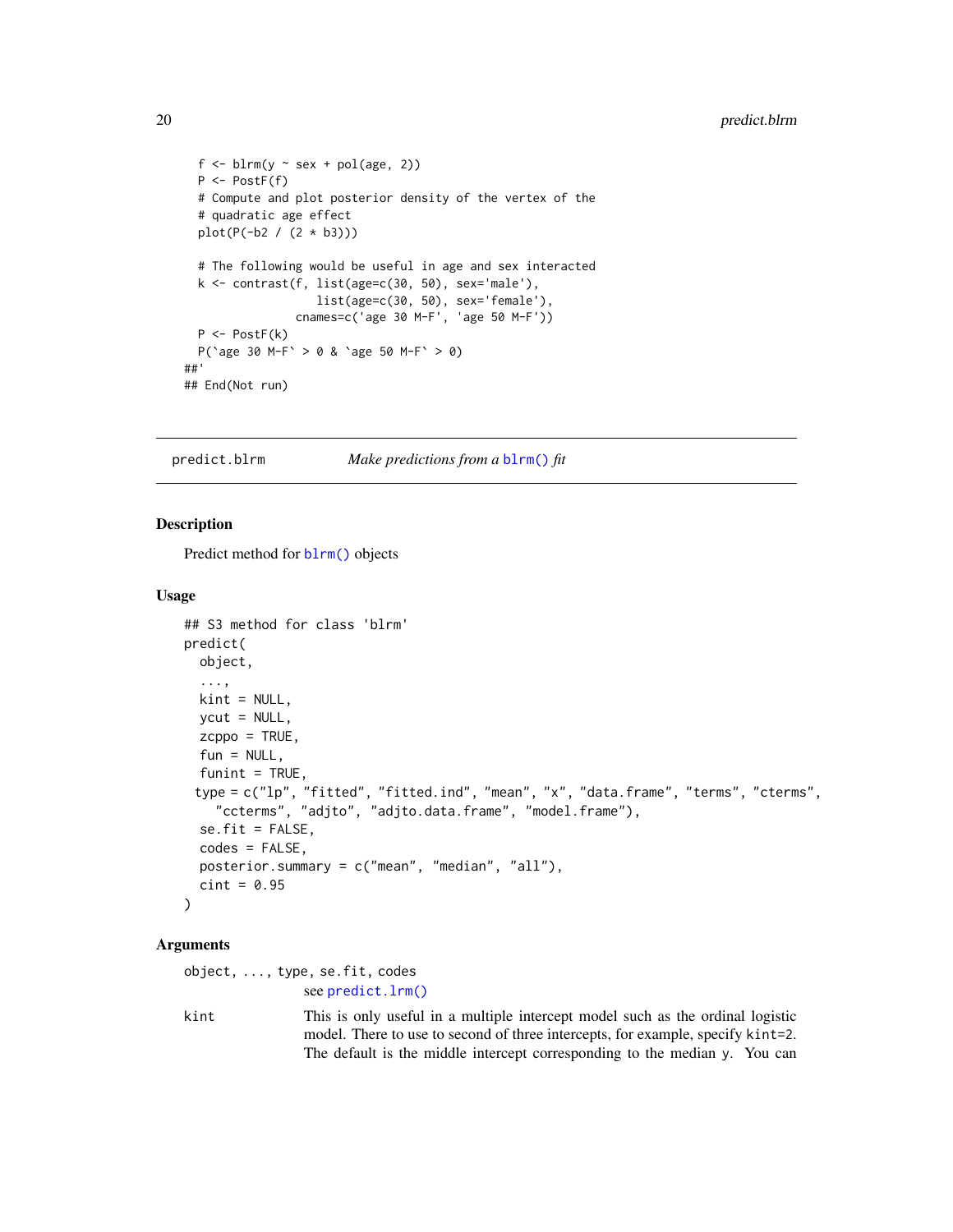<span id="page-20-0"></span>for kint. ycut for an ordinal model specifies the Y cutoff to use in evaluating departures from proportional odds, when the constrained partial proportional odds model is used. When omitted, ycut is implied by kint. The only time it is absolutely mandatory to specify ycut is when computing an effect (e.g., odds ratio) at a level of the response variable that did not occur in the data. This would only occur when the cppo function given to blrm is a continuous function. If type='x' and neither kint nor ycut are given, the partial PO part of the design matrix is not multiplied by the cppo function. If type='x', the number of predicted observations is 1, ycut is longer than 1, and zcppo is TRUE, predictions are duplicated to the length of ycut as it is assumed that the user wants to see the effect of varying ycut, e.g., to see cutoff-specific odds ratios. zcppo applies only to type='x' for a constrained partial PO model. Set to FALSE to prevent multiplication of Z matrix by cppo(ycut). fun a function to evaluate on the linear predictor, e.g. a function created by [Mean\(\)](#page-0-0) or [Quantile\(\)](#page-0-0) funint set to FALSE if fun is not a function such as the result of [Mean\(\)](#page-0-0), [Quantile\(\)](#page-0-0), or [ExProb\(\)](#page-0-0) that contains an intercepts argument posterior.summary set to 'median' or 'mode' to use posterior median/mode instead of mean. For some types set to 'all' to compute the needed quantity for all posterior draws, and return one more dimension in the array. cint probability for highest posterior density interval. Set to FALSE to suppress calculation of the interval.

#### Value

a data frame, matrix, or vector with posterior summaries for the requested quantity, plus an attribute 'draws' that has all the posterior draws for that quantity. For type='fitted' and type='fitted.ind' this attribute is a 3-dimensional array representing draws x observations generating predictions x levels of Y.

#### Author(s)

Frank Harrell

#### See Also

[predict.lrm\(\)](#page-0-0)

#### Examples

```
## Not run:
  f \leftarrow \text{blrm}(\dots)predict(f, newdata, type='...', posterior.summary='median')
## End(Not run)
```
specify ycut instead, and the intercept corresponding to  $Y \ge y$  cut will be used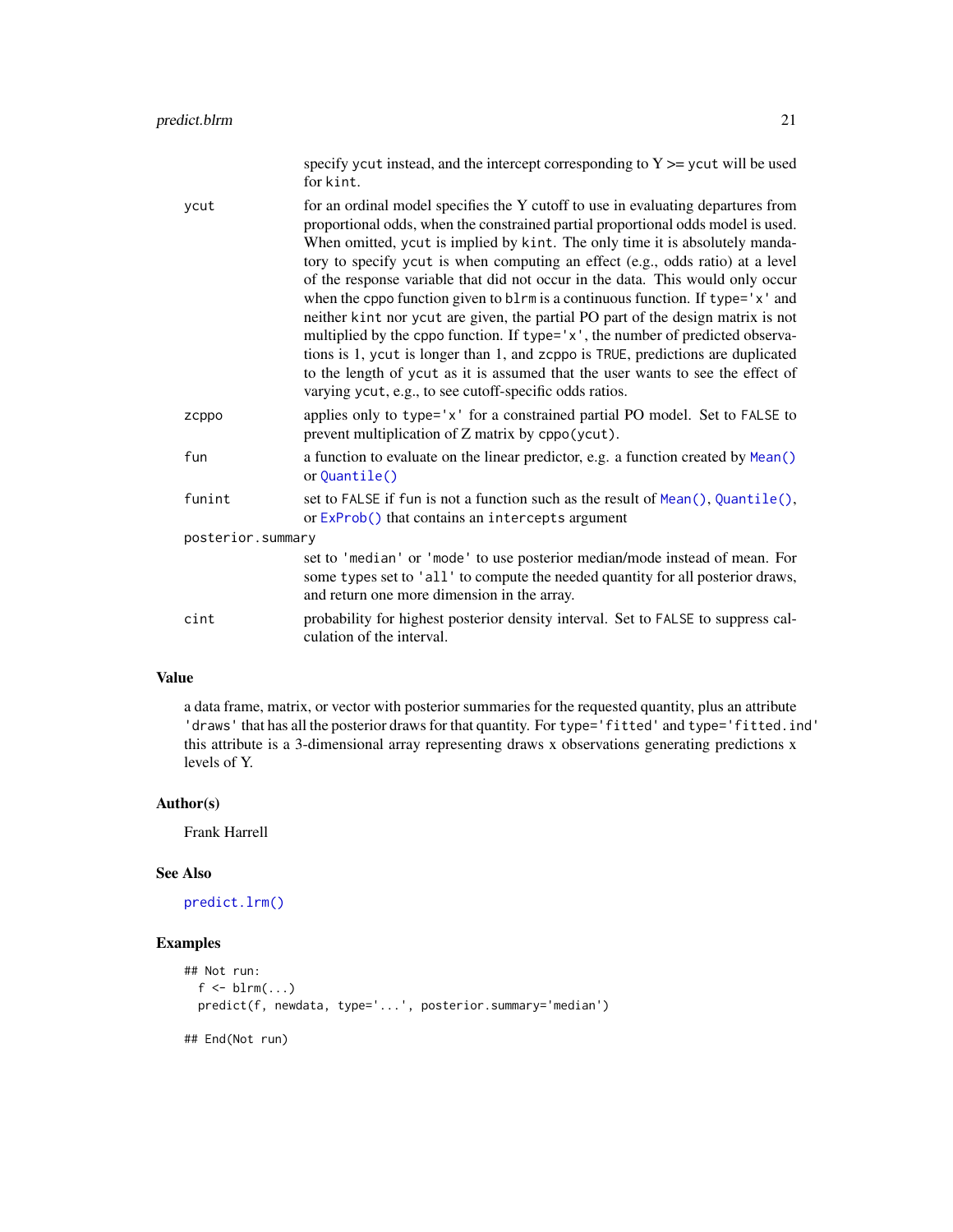<span id="page-21-1"></span><span id="page-21-0"></span>

Prints main results from  $blrm()$  along with indexes and predictive accuracy and their highest posterior density intervals computed from blrmStats.

# Usage

```
## S3 method for class 'blrm'
print(
 x,
 dec = 4,
 coefs = TRUE,
  intercepts = x$non.slopes < 10,
 prob = 0.95,
 ns = 400,title = NULL,
  ...
)
```
# Arguments

| $\mathsf{x}$ | object created by b1rm()                                                                                   |
|--------------|------------------------------------------------------------------------------------------------------------|
| dec          | number of digits to print to the right of the decimal                                                      |
| coefs        | specify FALSE to suppress printing parameter estimates, and in integer k to print<br>only the first k      |
| intercepts   | set to FALSE to suppress printing intercepts. Default is to print them unless there<br>are more than 9.    |
| prob         | HPD interval probability for summary indexes                                                               |
| ns           | number of random samples of the posterior draws for use in computing HPD<br>intervals for accuracy indexes |
| title        | title of output, constructed by default                                                                    |
|              | passed to prModFit                                                                                         |

# Author(s)

Frank Harrell

# Examples

```
## Not run:
  f \leftarrow \text{blrm}(\dots)options(lang='html') # default is lang='plain'; also can be latex
```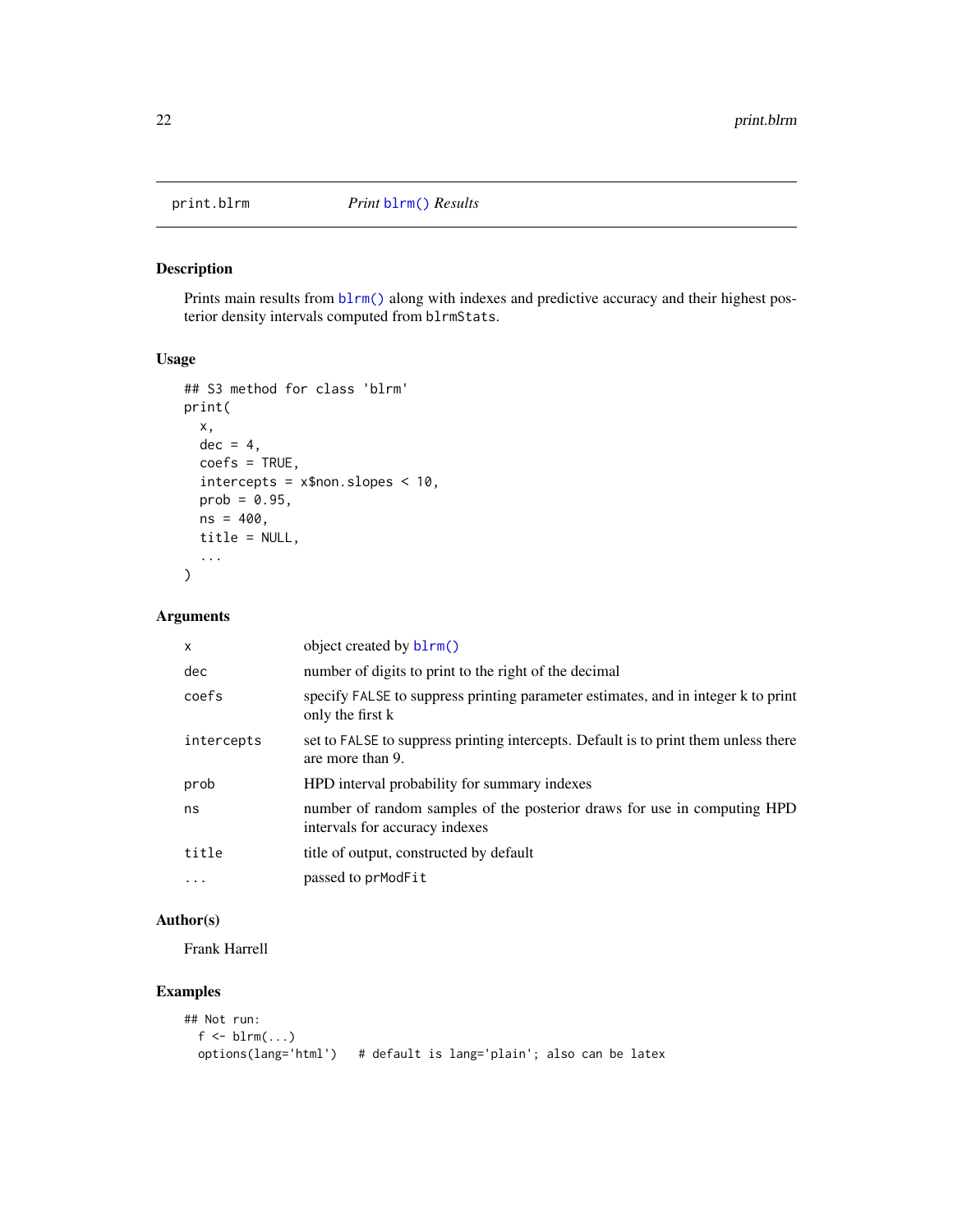# <span id="page-22-0"></span>print.blrmStats 23

```
f # print using defaults
 print(f, posterior.summary='median') # instead of post. means
## End(Not run)
```
print.blrmStats *Print Details for* blrmStats *Predictive Accuracy Measures*

# Description

Prints results of blrmStats with brief explanations

# Usage

```
## S3 method for class 'blrmStats'
print(x, dec = 3, ...)
```
# Arguments

| X   | an object produced by blrmStats   |
|-----|-----------------------------------|
| dec | number of digits to round indexes |
| .   | ignored                           |

# Author(s)

Frank Harrell

# Examples

```
## Not run:
  f \leftarrow \text{blrm}(\dots)s <- blrmStats(...)
  s # print with defaults
  print(s, dec=4)
```
## End(Not run)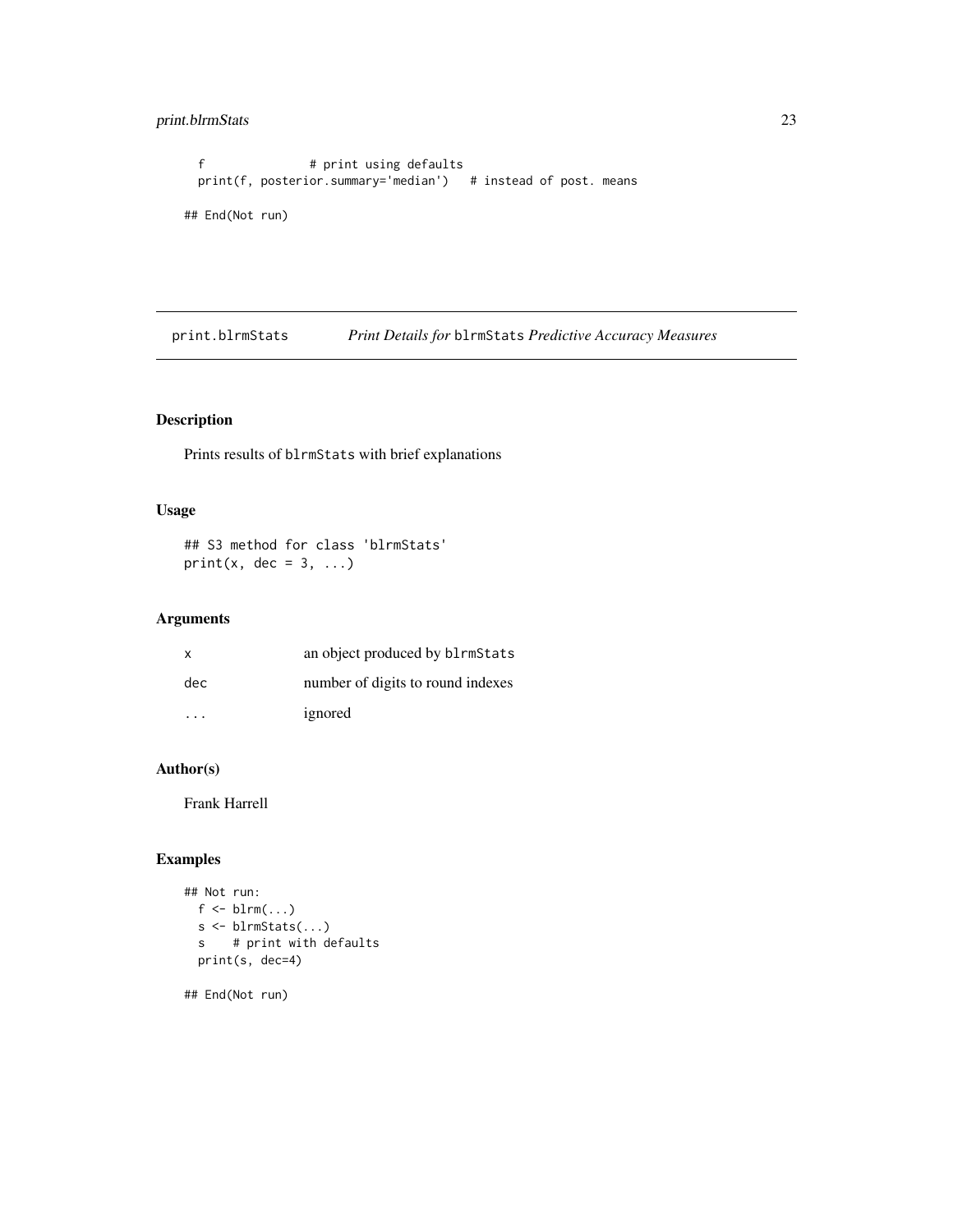<span id="page-23-0"></span>print.predict.blrm *Print Predictions for* [blrm\(\)](#page-3-1)

### Description

Prints the summary portion of the results of predict.blrm

#### Usage

```
## S3 method for class 'predict.blrm'
print(x, digits = 3, ...)
```
# Arguments

| X                 | result from predict.blrm                  |
|-------------------|-------------------------------------------|
| digits            | number of digits to round numeric results |
| $\cdot\cdot\cdot$ | ignored                                   |

# Author(s)

Frank Harrell

<span id="page-23-1"></span>print.rmsb *Basic Print for Bayesian Parameter Summary*

# Description

For a Bayesian regression fit prints the posterior mean, median, SE, highest posterior density interval, and symmetry coefficient from the posterior draws. For a given parameter, the symmetry measure is computed using the distSym function.

### Usage

```
## S3 method for class 'rmsb'
print(x, prob = 0.95, dec = 4, intercepts = TRUE, pr = TRUE, ...)
```
# Arguments

| X          | an object created by an rms Bayesian fitting function    |
|------------|----------------------------------------------------------|
| prob       | HPD interval coverage probability (default is 0.95)      |
| dec        | amount of rounding (digits to the right of the decimal)  |
| intercepts | set to FALSE to not print intercepts                     |
| pr         | set to FALSE to return an unrounded matrix and not print |
|            | ignored                                                  |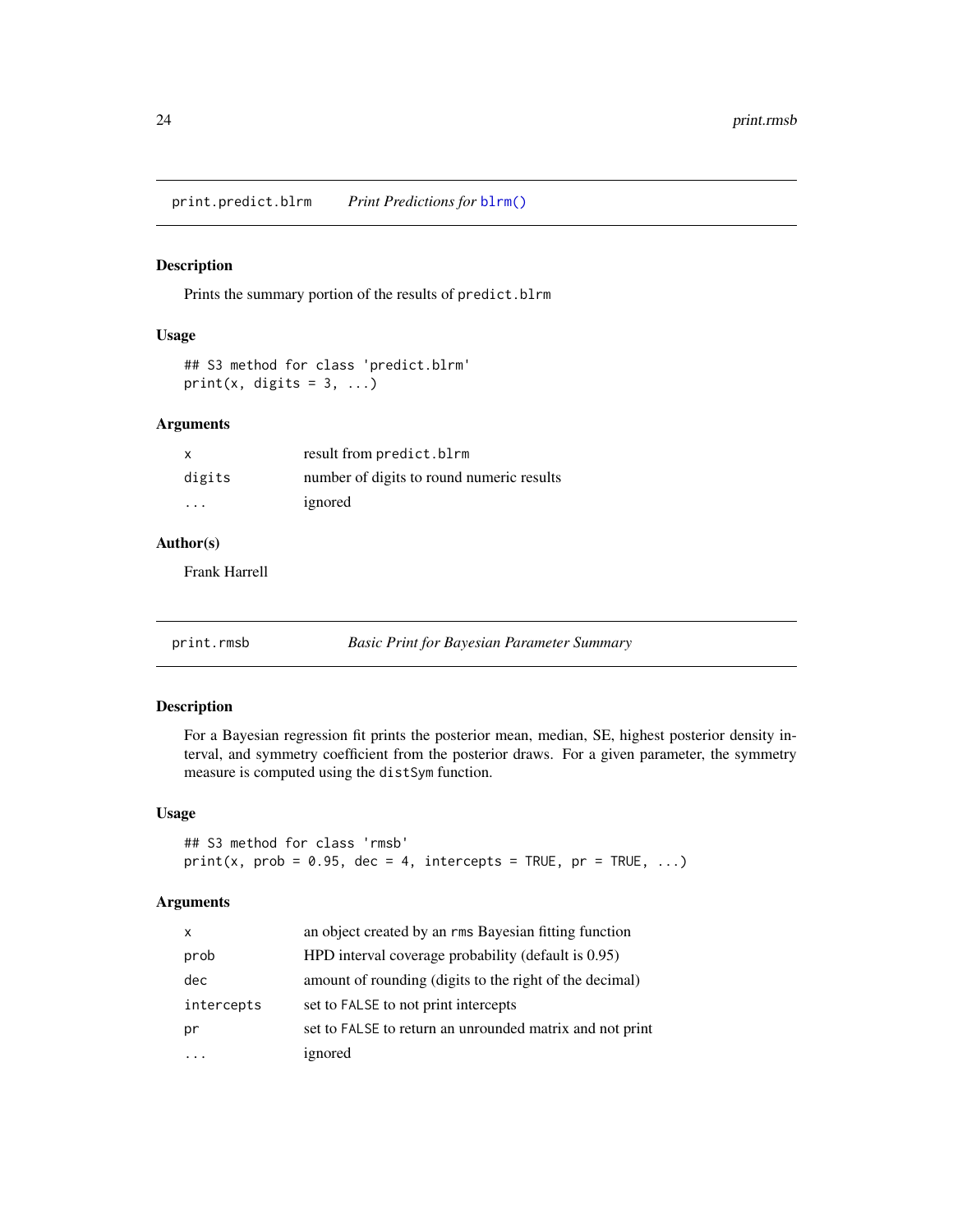# <span id="page-24-0"></span>Quantile.blrm 25

# Value

matrix (rounded if pr=TRUE)

#### Author(s)

Frank Harrell

#### Examples

```
## Not run:
  f \leftarrow \text{blrm}(\dots)print.rmsb(f)
```
## End(Not run)

Quantile.blrm *Function Generator for Quantiles of Y for* [blrm\(\)](#page-3-1)

# Description

Creates a function to turn a posterior summarized linear predictor lp (e.g. using posterior mean of intercepts and slopes) computed at the reference intercept into e.g. an estimate of a quantile of Y using the posterior mean of all the intercepts. lptau must be provided when call the created function if the model is a partial proportional odds model.

#### Usage

```
## S3 method for class 'blrm'
Quantile(object, codes = FALSE, posterior.summary = c("mean", "median"), ...)
```
# Arguments

| object            | $ablm()$ fit                                                                                                         |
|-------------------|----------------------------------------------------------------------------------------------------------------------|
| codes             | if TRUE, use the integer codes $1, 2, \ldots, k$ for the k-level response in computing<br>the quantile               |
| posterior.summary |                                                                                                                      |
|                   | defaults to posterior mean; may also specify "median". Must be consistent with<br>the summary used when creating 1p. |
| .                 | ignored                                                                                                              |

# Value

an R function

# Author(s)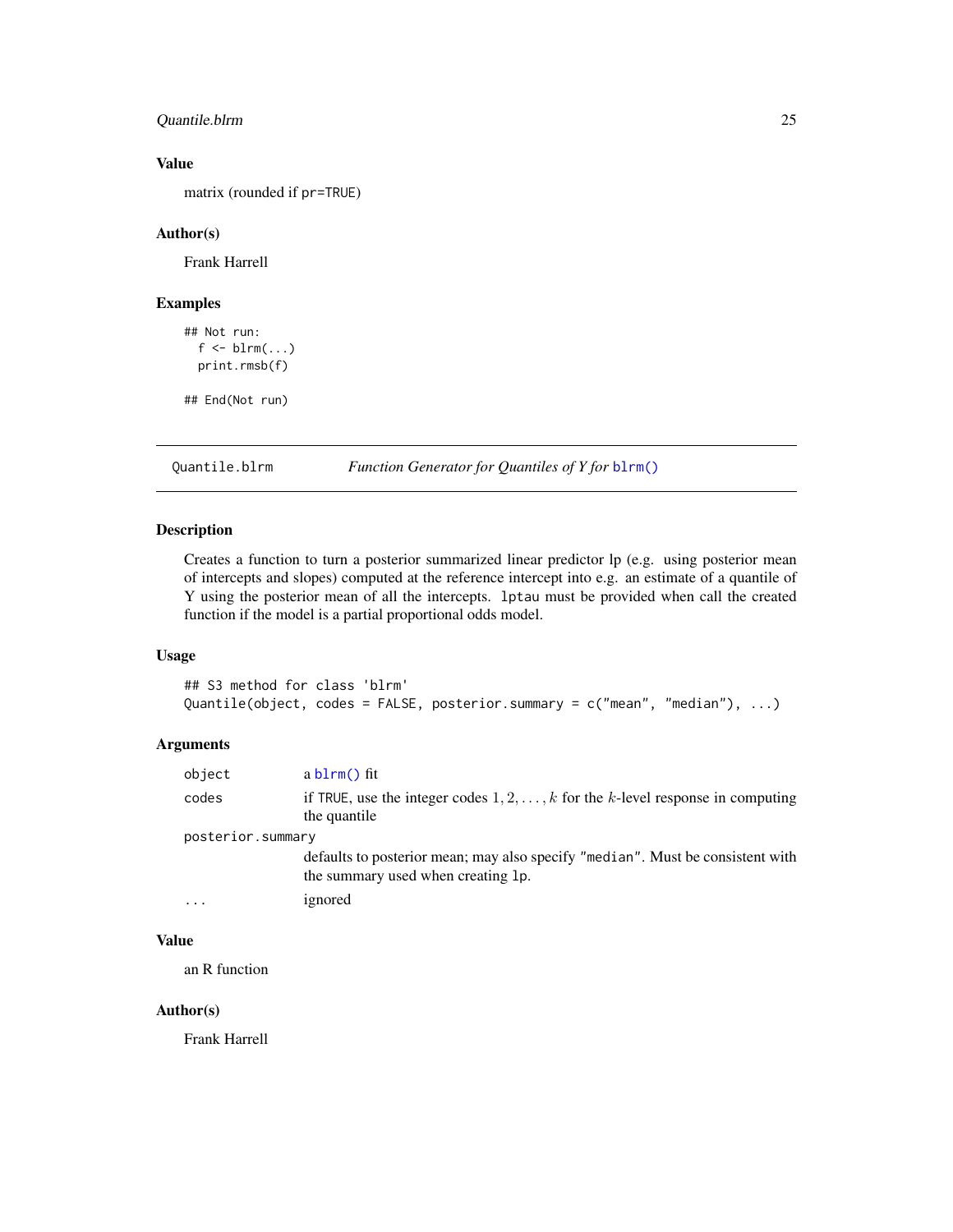<span id="page-25-0"></span>

Runs a matrix through the QR decomposition and returns the transformed matrix and the forward and inverse transforming matrices R, Rinv. If columns of the input matrix X are centered the QR transformed matrix will be orthogonal. This is helpful in understanding the transformation and in scaling prior distributions on the transformed scale. not can be specified to keep selected columns as-is. cornerQr leaves the last column of X alone (possibly after centering). When not is specified, the square transforming matrices have appropriate identity submatrices inserted so that recreation of original X is automatic.

#### Usage

selectedQr(X, not = NULL, corner = FALSE, center = TRUE)

#### Arguments

| X      | a numeric matrix                                                                                 |
|--------|--------------------------------------------------------------------------------------------------|
| not    | an integer vector specifying which columns of X are to be kept with their original<br>values     |
| corner | set to FALSE to not treat the last column specially. You may not specify both not<br>and corner. |
| center | set to FALSE to not center columns of X first                                                    |

#### Value

list with elements X, R, Rinv, xbar where xbar is the vector of means (vector of zeros if center=FALSE)

# Author(s)

Ben Goodrich and Frank Harrell

# Examples

```
x \le -1 : 10X \leftarrow \text{cbind}(x, x^2)w <- selectedQr(X)
w
with(w, X %*% R) # = scale(X, center=True, scale=False)Xqr < -w$Xplot(X[, 1], Xqr[, 1])
plot(X[, 1], Xqr[, 2])
cov(X)
cov(Xqr)
X \leftarrow \text{cbind}(x, x^3, x^4, x^2)w <- selectedQr(X, not=2:3)
with(w, X %*% R)
```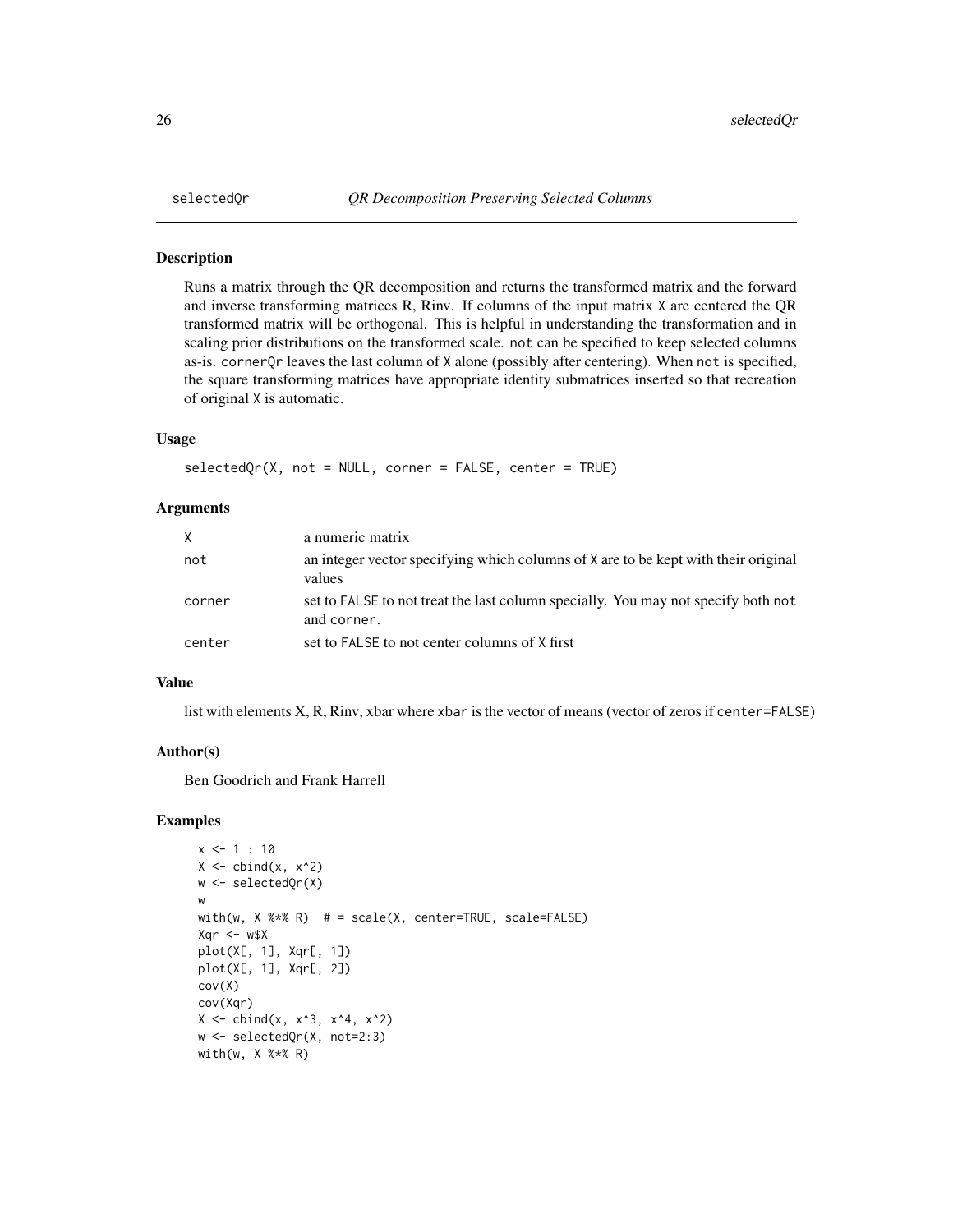<span id="page-26-1"></span><span id="page-26-0"></span>

Runs an rmsb package Bayesian fitting function such as blrm separately for each completed dataset given a multiple imputation result such as one produced by Hmisc::aregImpute. Stacks the posterior draws and diagnostics across all imputations, and computes parameter summaries on the stacked posterior draws.

#### Usage

```
stackMI(
  formula,
  fitter,
 xtrans,
  data,
 n.impute = xtrans$n.impute,
  dtrans,
  derived,
  subset,
  refresh = 0,
 progress = if (refresh > 0) "stan-progress.txt" else "",
  ...
\mathcal{L}
```
# Arguments

| formula  | a model formula                                                                                                                                                                                                                      |
|----------|--------------------------------------------------------------------------------------------------------------------------------------------------------------------------------------------------------------------------------------|
| fitter   | a Bayesian fitter                                                                                                                                                                                                                    |
| xtrans   | an object created by transcan, aregImpute, or mice                                                                                                                                                                                   |
| data     | data frame                                                                                                                                                                                                                           |
| n.impute | number of imputations to run, default is the number saved in xtrans                                                                                                                                                                  |
| dtrans   | see Hmisc::fit.mult.impute                                                                                                                                                                                                           |
| derived  | see Hmisc::fit.mult.impute                                                                                                                                                                                                           |
| subset   | an integer or logical vector specifying the subset of observations to fit                                                                                                                                                            |
| refresh  | see rstan::sampling. The default is 0, indicating that no progress notes are out-<br>put. If refresh > 0 and progress is not '', progress output will be appended<br>to file progress. The default file name is 'stan-progress.txt'. |
| progress | see refresh. Defaults to '' if refresh = 0. Note: If running interactively but<br>not under RStudio, rstan will open a browser window for monitoring progress.                                                                       |
| $\cdots$ | arguments passed to fitter                                                                                                                                                                                                           |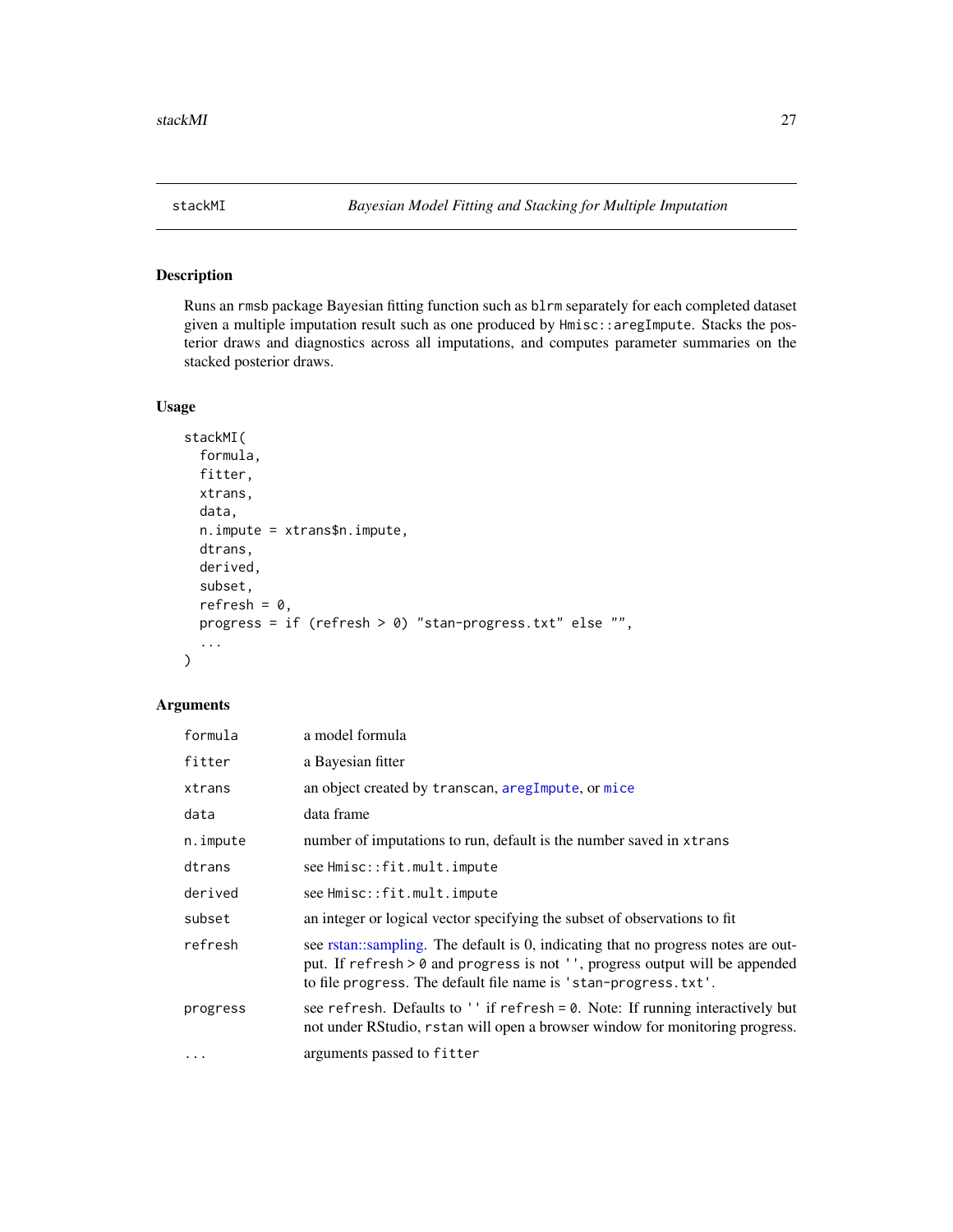#### <span id="page-27-0"></span>28 stanDx  $\frac{1}{2}$  stanDx

# Value

an rmsb fit object with expanded posterior draws and diagnostics

#### Author(s)

Frank Harrell

<span id="page-27-1"></span>stanDx *Print Stan Diagnostics*

# Description

Retrieves the effect samples sizes and Rhats computed after a fitting function ran rstan, and prepares it for printing. If the fit was created by stackImpute, the diagnostics for all imputations are printed (separately).

# Usage

stanDx(object)

# Arguments

object an object created by an rms package Bayesian fitting function such as [blrm\(\)](#page-3-1) or [stackMI\(\)](#page-26-1)

# Value

matrix suitable for printing

#### Author(s)

Frank Harrell

# Examples

```
## Not run:
  f \leftarrow \text{blrm}(\dots)stanDx(f)
```
## End(Not run)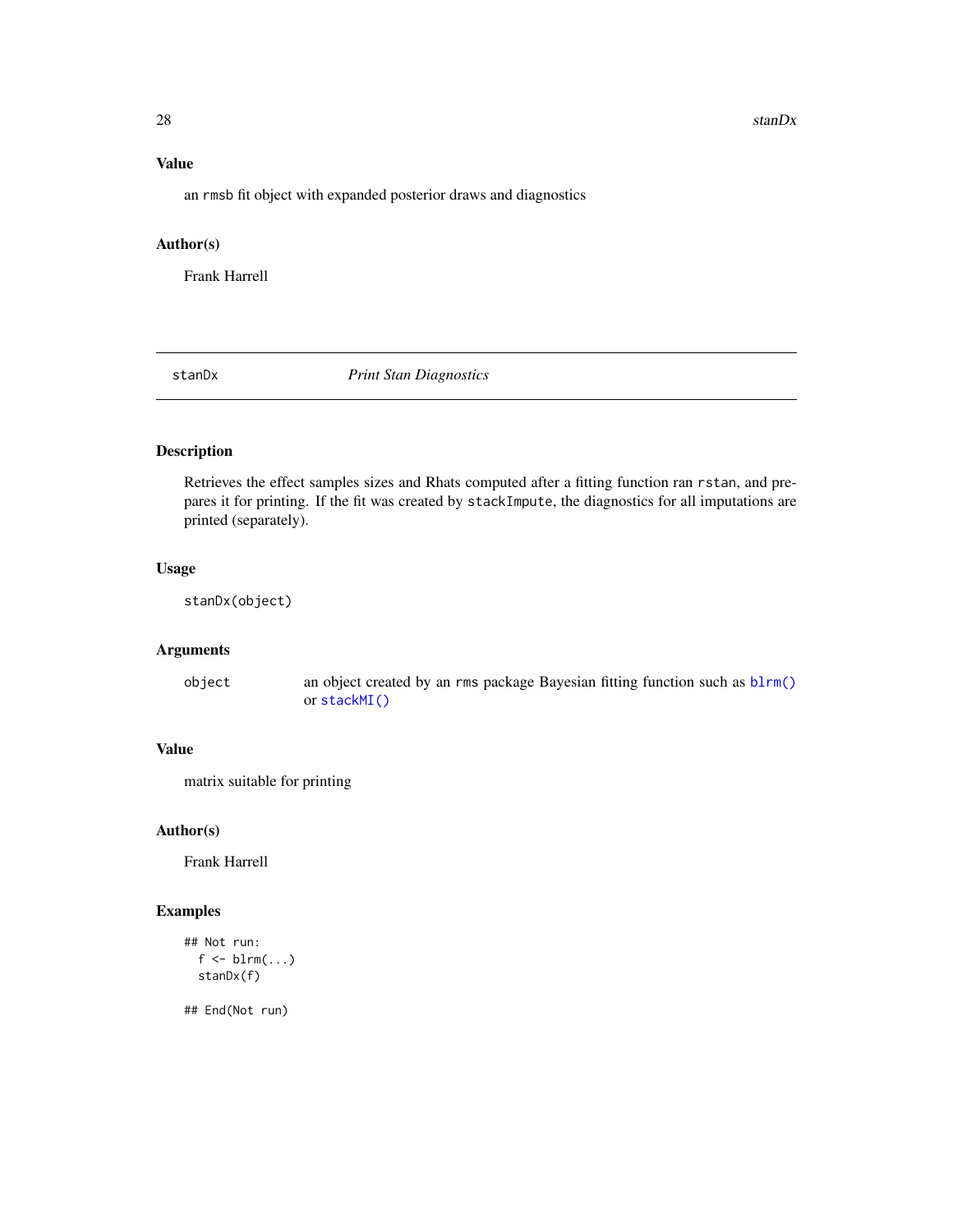<span id="page-28-0"></span>

For an rms Bayesian fit object, uses by default the stored posterior draws to check convergence properties of posterior sampling. If instead rstan=TRUE, calls the rstan traceplot function on the rstan object inside the rmsb object, to check properties of posterior sampling. If rstan=TRUE and the rstan object has been removed and previous=TRUE, attempts to find an already existing plot created by a previous run of the knitr chunk, assuming it was the plotno numbered plot of the chunk.

#### Usage

```
stanDxplot(
  x,
  which = NULL,
  rstan = FALSE,
  previous = TRUE,
 plotno = 1,
  rev = FALSE,
  stripsize = 8,
  ...
\mathcal{L}
```
# Arguments

| X         | an rms Bayesian fit object                                                                                                                                                                                                                                                                                                                           |
|-----------|------------------------------------------------------------------------------------------------------------------------------------------------------------------------------------------------------------------------------------------------------------------------------------------------------------------------------------------------------|
| which     | names of parameters to plot, defaulting to all non-intercepts. When rstan=FALSE<br>these are the friendly rms names, otherwise they are the rstan parameter names.<br>If the model fit was run through stack MI for multiple imputation, the number<br>of traces is multiplied by the number of imputations. Set to 'ALL' to plot all<br>parameters. |
| rstan     | set to TRUE to use rstan::traceplot() on a (presumed) stored rstan object<br>in x, otherwise only real iterations are plotted and parameter values are shown<br>as points instead of lines, with chains separated                                                                                                                                    |
| previous  | see details                                                                                                                                                                                                                                                                                                                                          |
| plotno    | see details                                                                                                                                                                                                                                                                                                                                          |
| rev       | set to TRUE to reverse direction for faceting chains                                                                                                                                                                                                                                                                                                 |
| stripsize | specifies size of chain facet label text, default is 8                                                                                                                                                                                                                                                                                               |
| $\cdots$  | passed to rstan:: traceplot()                                                                                                                                                                                                                                                                                                                        |

# Value

ggplot2 object if rstan object was in x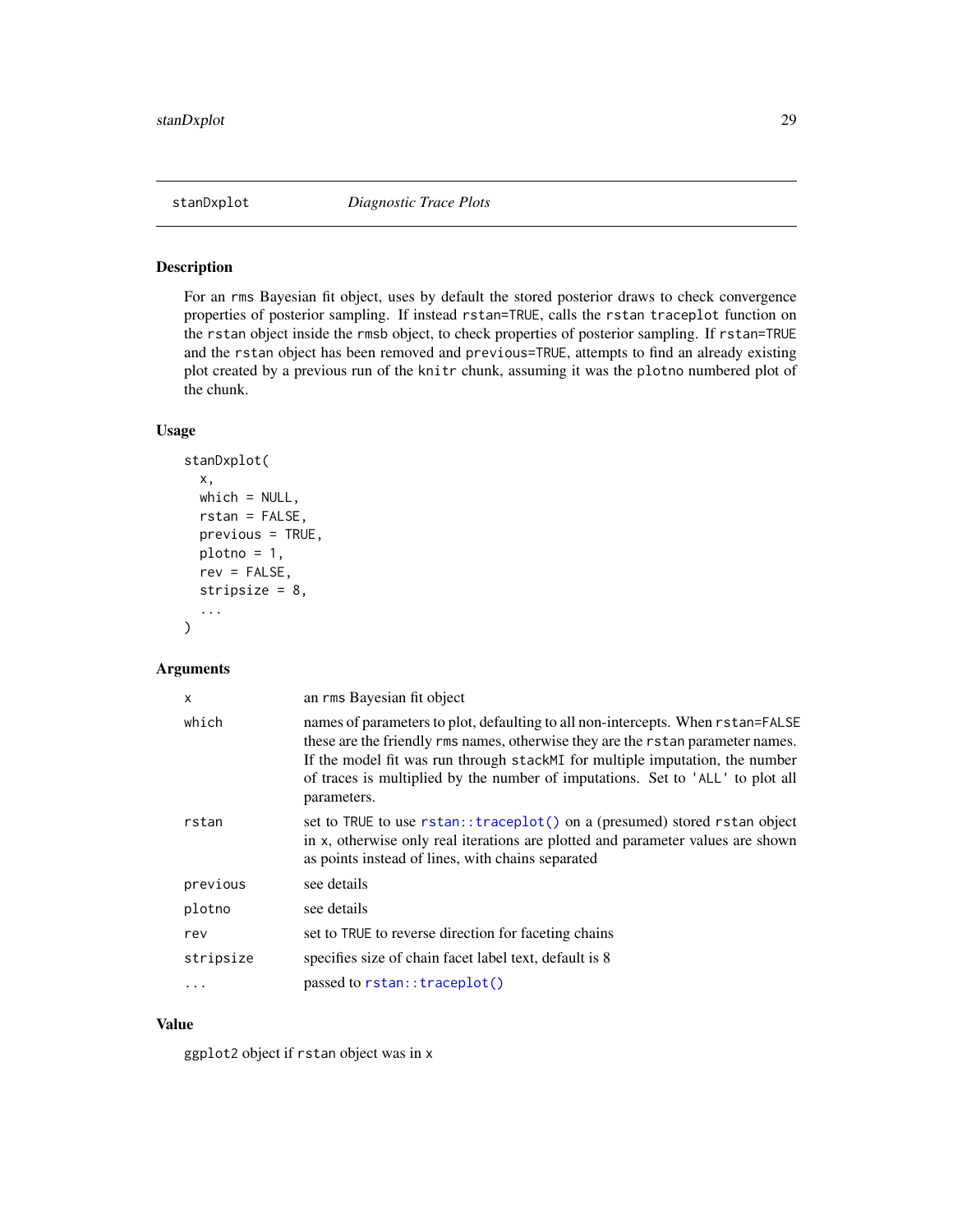<span id="page-29-0"></span>30 stanGet

# Author(s)

Frank Harrell

<span id="page-29-1"></span>stanGet *Get Stan Output*

# Description

Extracts the object created by [rstan::sampling\(\)](#page-0-0) so that standard Stan diagnostics can be run from it

# Usage

stanGet(object)

# Arguments

object an objected created by an rms package Bayesian fitting function

# Value

the object created by [rstan::sampling\(\)](#page-0-0)

# Author(s)

Frank Harrell

# Examples

```
## Not run:
  f \leftarrow \text{blrm}(\dots)s <- stanGet(f)
```
## End(Not run)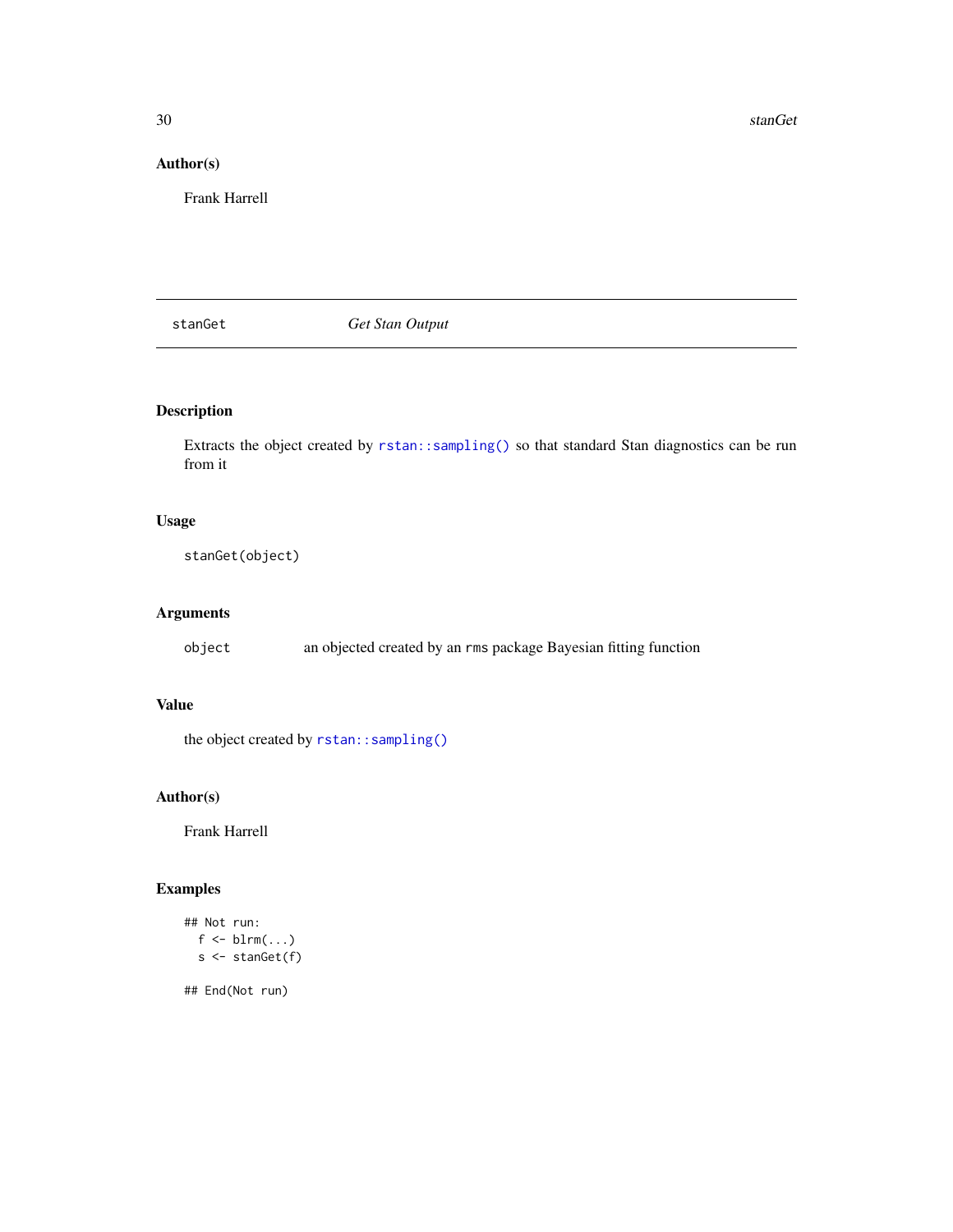<span id="page-30-0"></span>

Fetches matrix of posterior draws for partial proportional odds parameters (taus) for a given intercept. Can also form a matrix containing both regular parameters and taus, or for just non-taus. For the constrained partial proportional odds model the function returns the appropriate cppo function value multiplied by tau (tau being a vector in this case and not a matrix).

#### Usage

```
tauFetch(fit, intercept, what = c("tau", "nontau", "both"))
```
# Arguments

| fit       | an object created by blrm()                 |
|-----------|---------------------------------------------|
| intercept | integer specifying which intercept to fetch |
| what      | specifies the result to return              |

#### Value

matrix with number of raws equal to the numnber of original draws

#### Author(s)

Frank Harrell

<span id="page-30-1"></span>vcov.rmsb *Variance-Covariance Matrix*

#### Description

Computes the variance-covariance matrix from the posterior draws by compute the sample covariance matrix of the draws

# Usage

```
## S3 method for class 'rmsb'
vcov(object, regcoef.only = TRUE, intercepts = "all", ...)
```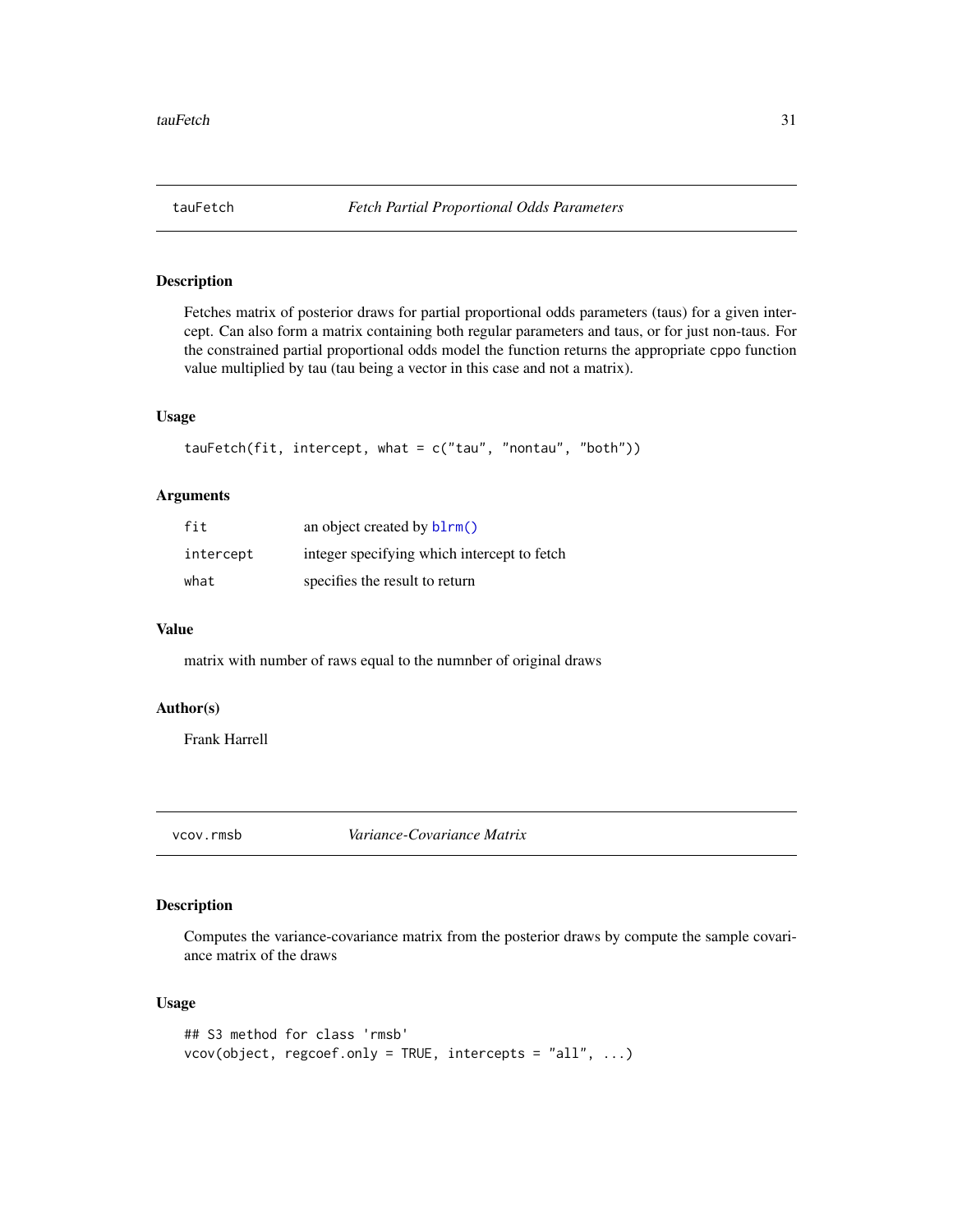# <span id="page-31-0"></span>Arguments

| object       | an object produced by an rms package Bayesian fitting function                                                                          |
|--------------|-----------------------------------------------------------------------------------------------------------------------------------------|
| regcoef.onlv | set to FALSE to also include non-regression coefficients such as shape/scale pa-<br>rameters                                            |
| intercepts   | set to 'all' to include all intercepts (the default), 'none' to exclude them all,<br>or a vector of integers to get selected intercepts |
| .            | ignored                                                                                                                                 |

# Value

matrix

# Author(s)

Frank Harrell

# See Also

[vcov.rms](#page-0-0)

# Examples

## Not run:  $f \leftarrow \text{blrm}(\dots)$  $v \leftarrow vcov(f)$ 

## End(Not run)

[.Ocens *Ocens*

# Description

Subset Method for Ocens Objects

# Usage

## S3 method for class 'Ocens'  $x[rows = 1:d[1], cols = 1:d[2], ...]$ 

# Arguments

| X    | an Ocens object           |
|------|---------------------------|
| rows | logical or integer vector |
| cols | logical or integer vector |
|      | ignored                   |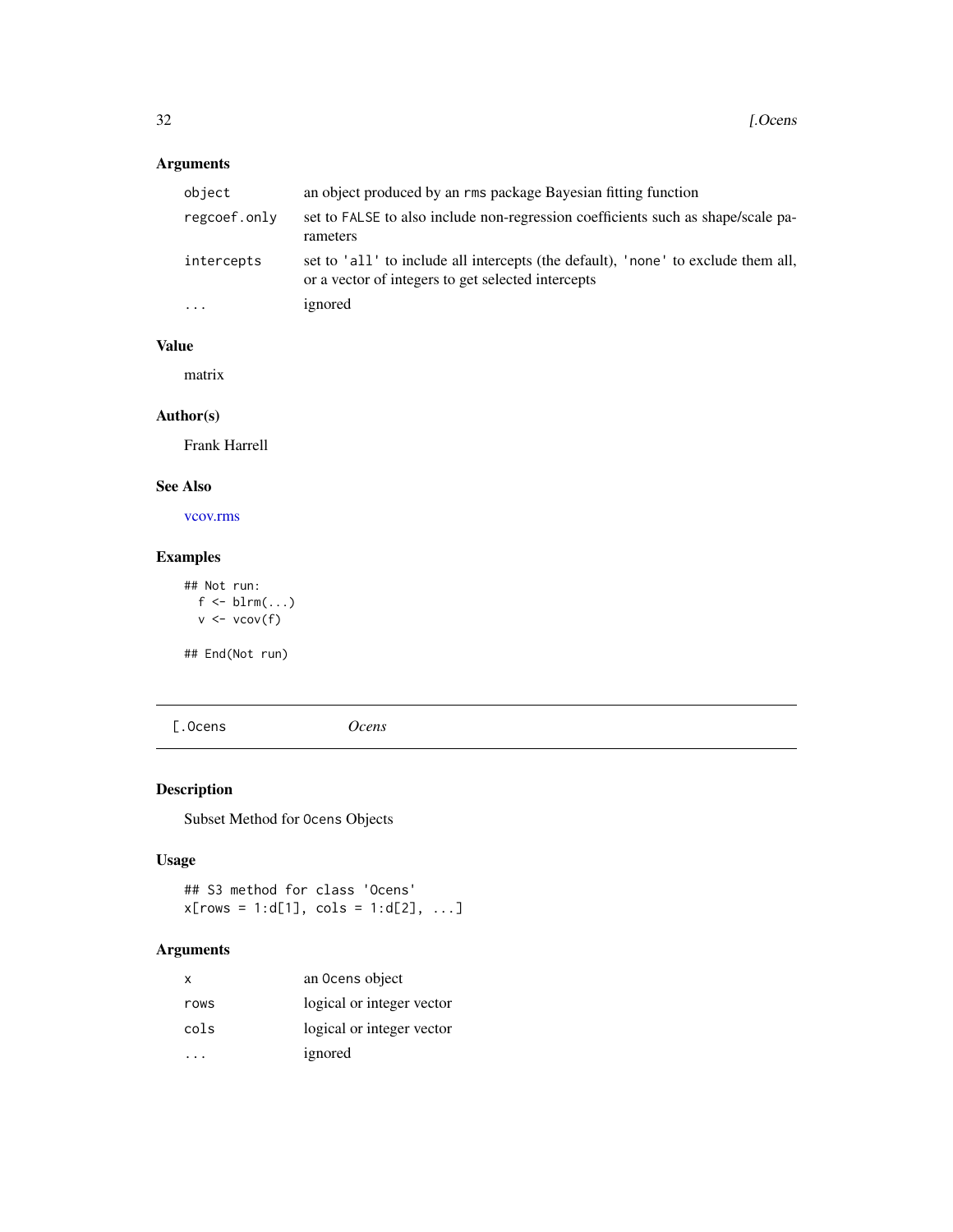#### [.Ocens 33

# Details

Subsets an Ocens object, preserving its special attributes. Attributes are not updated. In the future such updating should be implemented.

# Value

new Ocens object

# Author(s)